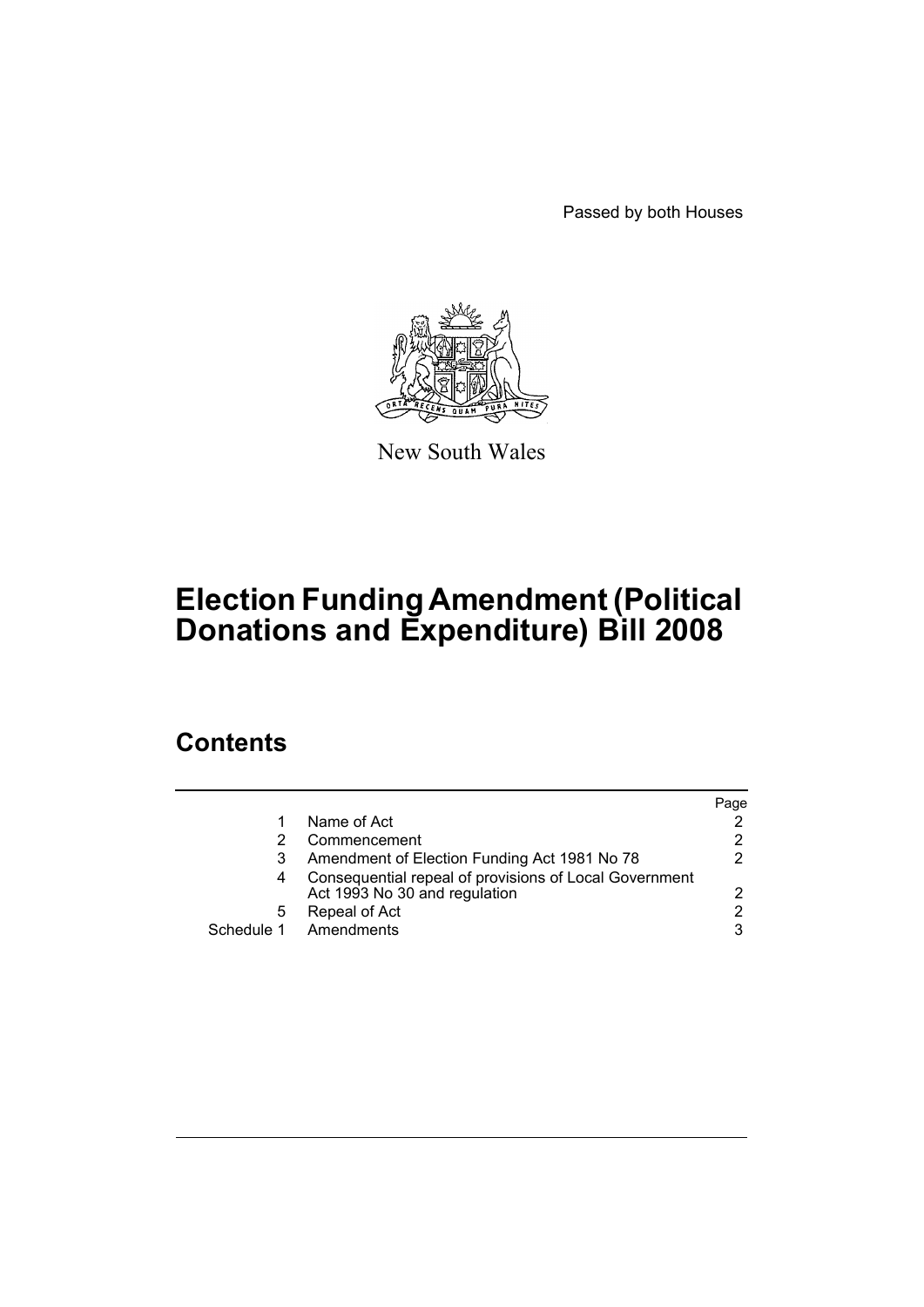*I certify that this PUBLIC BILL, which originated in the LEGISLATIVE COUNCIL, has finally passed the LEGISLATIVE COUNCIL and the LEGISLATIVE ASSEMBLY of NEW SOUTH WALES.*

*Legislative Council 2008* *Clerk of the Parliaments*



New South Wales

# **Election Funding Amendment (Political Donations and Expenditure) Bill 2008**

Act No , 2008

An Act to amend the *Election Funding Act 1981* in relation to political donations and electoral expenditure.

See also *Local Government and Planning Legislation Amendment (Political Donations) Act 2008*.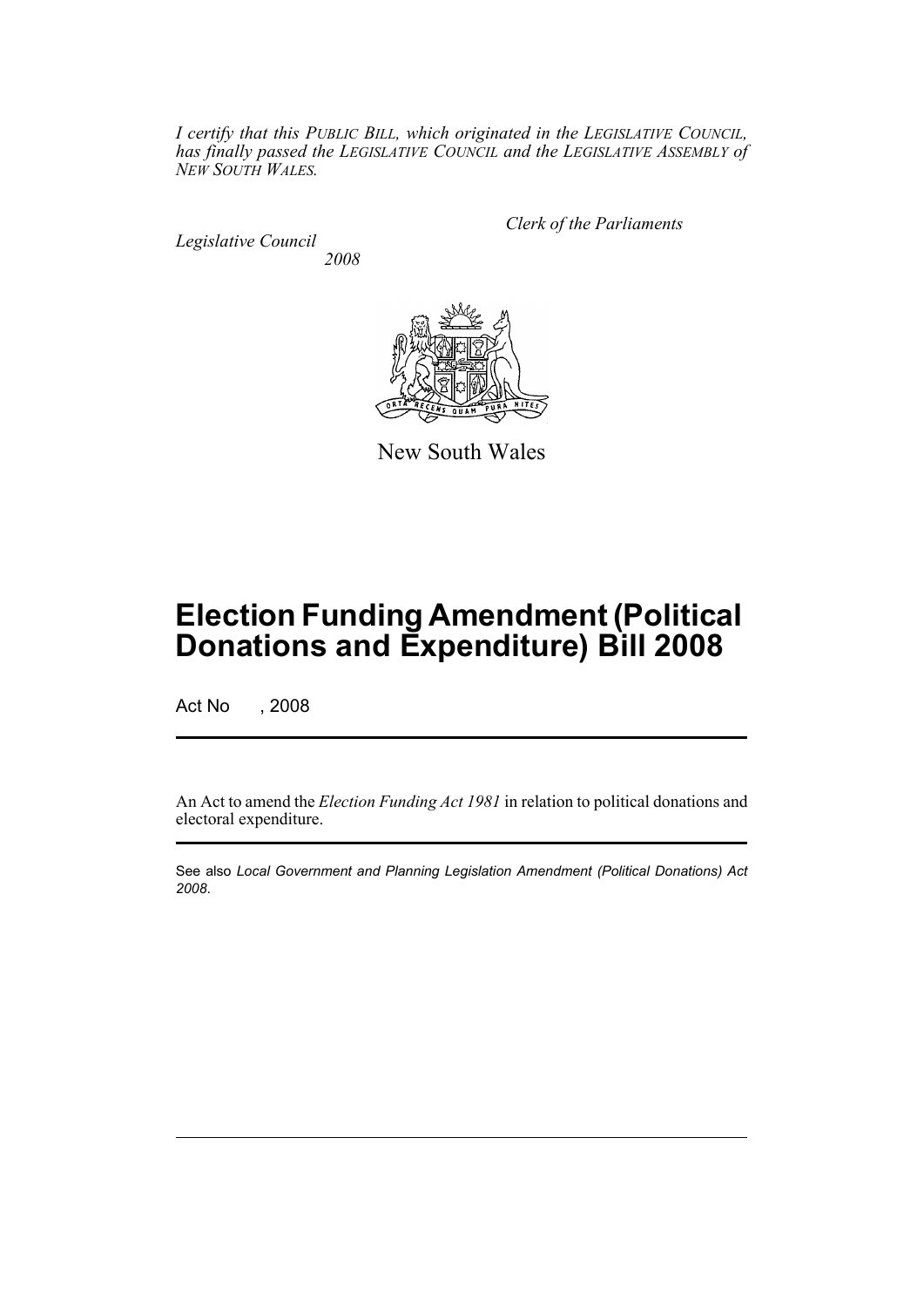# <span id="page-2-0"></span>**The Legislature of New South Wales enacts:**

# **1 Name of Act**

This Act is the *Election Funding Amendment (Political Donations and Expenditure) Act 2008*.

# <span id="page-2-1"></span>**2 Commencement**

This Act commences on a day or days to be appointed by proclamation.

# <span id="page-2-2"></span>**3 Amendment of Election Funding Act 1981 No 78**

The *Election Funding Act 1981* is amended as set out in Schedule 1.

## <span id="page-2-3"></span>**4 Consequential repeal of provisions of Local Government Act 1993 No 30 and regulation**

- (1) The *Local Government Act 1993* is amended by omitting Part 8 of Chapter 10.
- (2) The *Local Government (General) Regulation 2005* is amended by omitting clause 393 of, and Schedule 6 to, that Regulation.

# <span id="page-2-4"></span>**5 Repeal of Act**

- (1) This Act is repealed on the day following the day on which all of the provisions of this Act have commenced.
- (2) The repeal of this Act does not, because of the operation of section 30 of the *Interpretation Act 1987*, affect any amendment made by this Act.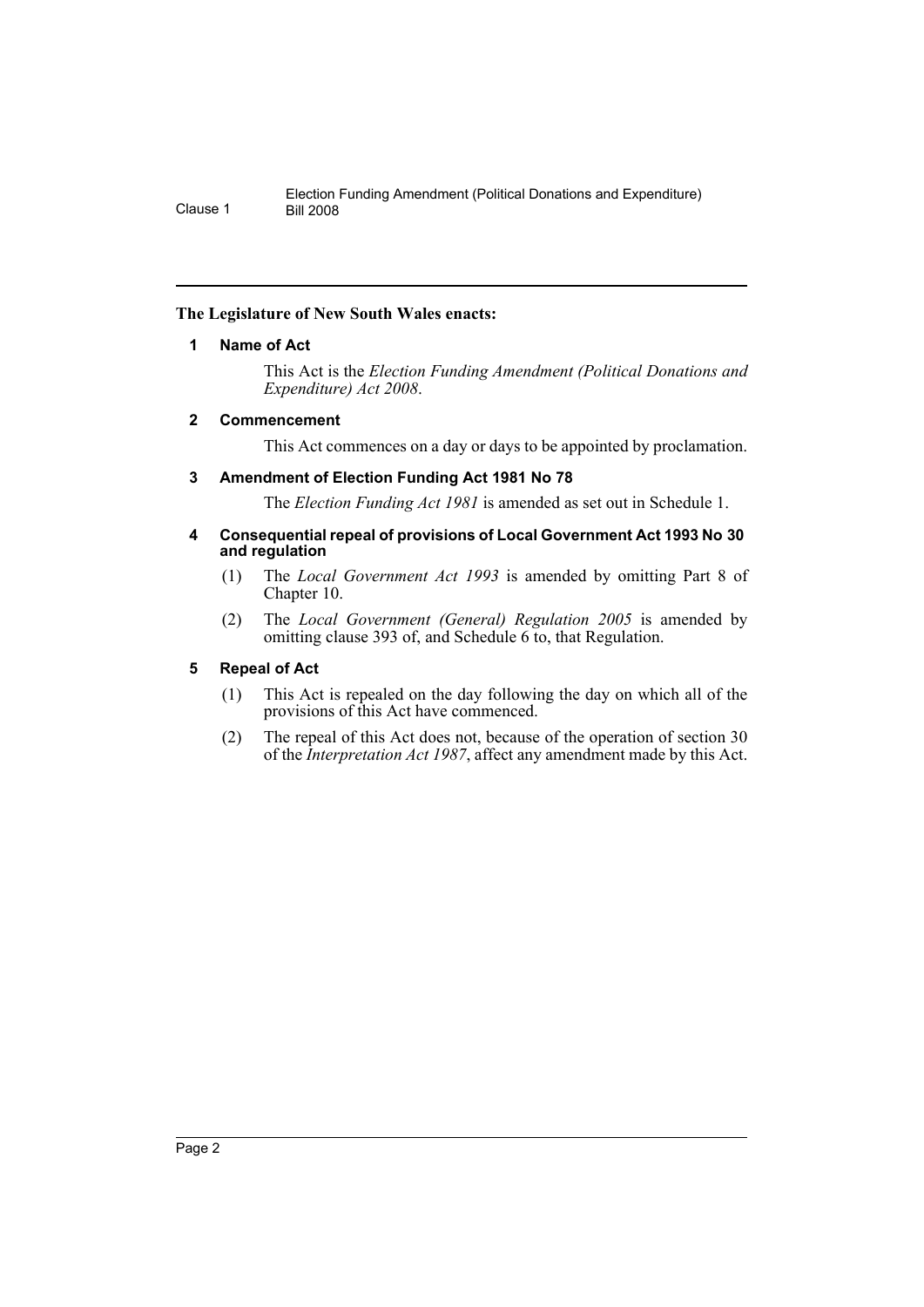Amendments **Schedule 1** and the set of the set of the set of the set of the set of the set of the set of the set of the set of the set of the set of the set of the set of the set of the set of the set of the set of the set

(Section 3)

# <span id="page-3-0"></span>**Schedule 1 Amendments**

#### **[1] Long title**

Omit "political contributions and electoral expenditure".

Insert instead "political donations and electoral expenditure for Parliamentary or local government election campaigns".

### **[2] Section 1 Name of Act**

Omit "*Election Funding Act*". Insert instead "*Election Funding and Disclosures Act*".

### **[3] Section 4 Definitions**

Omit the definitions of *by-election*, *day of nomination*, *donor*, *election*, *expenditure*, *general election*, *gift*, *group* and *official agent* from section  $4(1)$ .

Insert in alphabetical order:

*by-election* means:

- (a) in relation to State elections—a by-election for the Assembly, or
- (b) in relation to local government elections—a by-election for a councillor (including the mayor) of the council of a local government area.

*day of nomination*, in relation to an election, means the day by which all nominations in the election must be made.

*donor*—see section 84.

*elected member* means:

- (a) a member of Parliament, or
- (b) a councillor (including the mayor) of the council of a local government area,

and includes a person who, during any period after ceasing to be a member of Parliament or a councillor, is entitled to remuneration as such a member or councillor.

*election* means a State election or a local government election.

*entity*—see section 84.

*expenditure*—see section 84.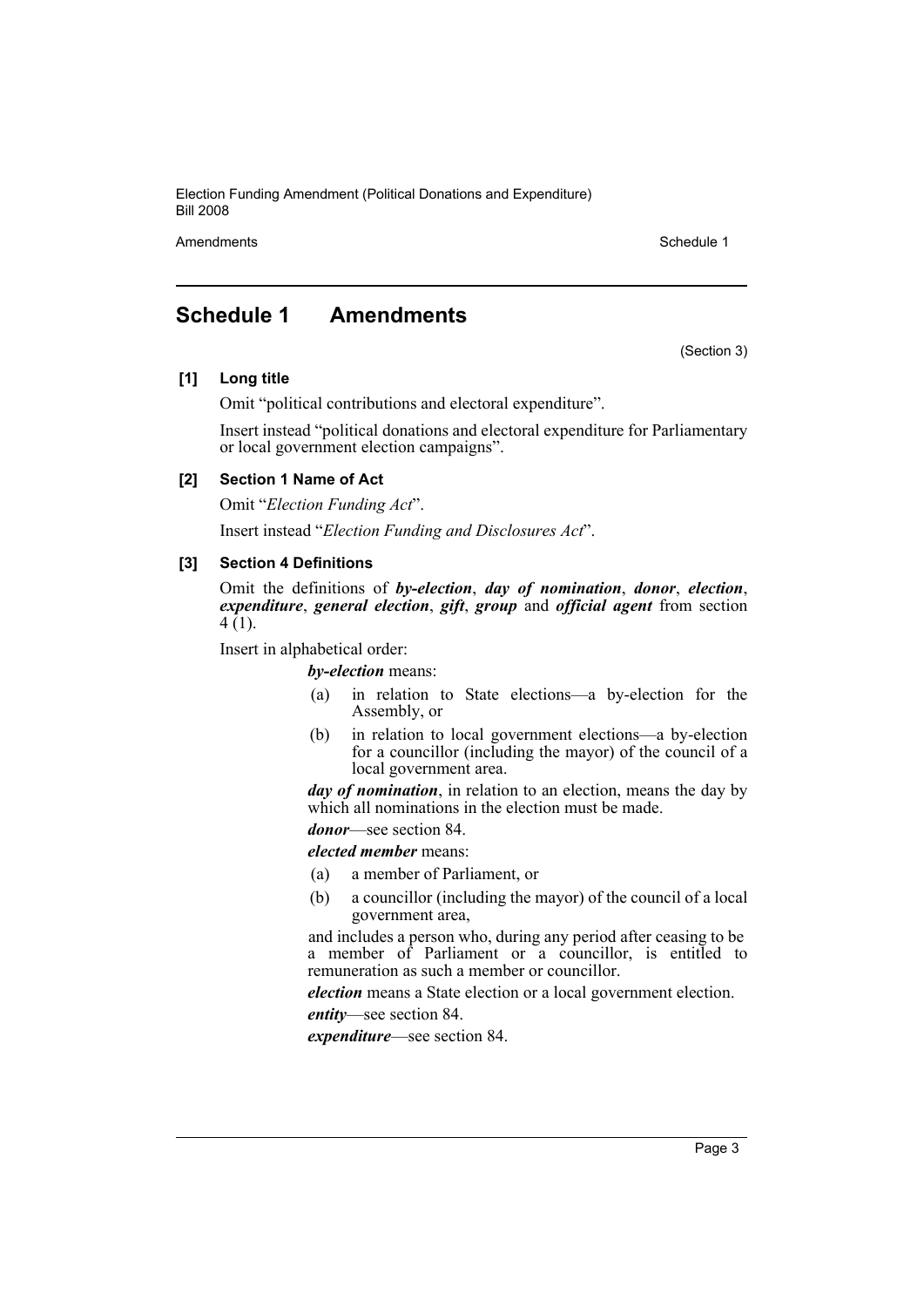Schedule 1 Amendments

*general election* means:

- (a) in relation to State elections—an Assembly general election and a periodic Council election held or to be held concurrently, or
- (b) in relation to local government elections—a local government election other than a by-election.
- *gift*—see section 84.

*group* means:

- (a) in relation to State elections—a group of candidates, or part of a group of candidates, for a periodic Council election, or
- (b) in relation to local government elections—a group of candidates, or part of a group of candidates, for a local government election.

*local government election* means an election under the *Local Government Act 1993* for the office of councillor or mayor under that Act (other than an election of mayor by councillors).

*official agent* means:

- (a) in relation to an elected member of Parliament who is a member of a registered party—the party agent of the party, or
- (b) in relation to any other elected member who is a candidate or member of a group—the official agent of the candidate or group, or
- (c) in relation to a State election candidate who is a member of a registered party—the party agent of the party, or
- (d) in relation to a State election group whose members are all members of a registered party—the party agent of the party, or
- (e) in relation to a candidate or group of a class specified in the regulations for the purposes of this paragraph—the Authority or a government agency so specified, or
- (f) in relation to any other candidate or group—the official agent registered in the Register of Official Agents for that candidate or group (or the person taken to be the official agent under section 49), or
- (g) in any other case—a person (including the elected member or candidate) designated by the Authority.

For the purposes of this definition, if some of the candidates in a State election group are members of one registered party and other candidates in the group are members of another registered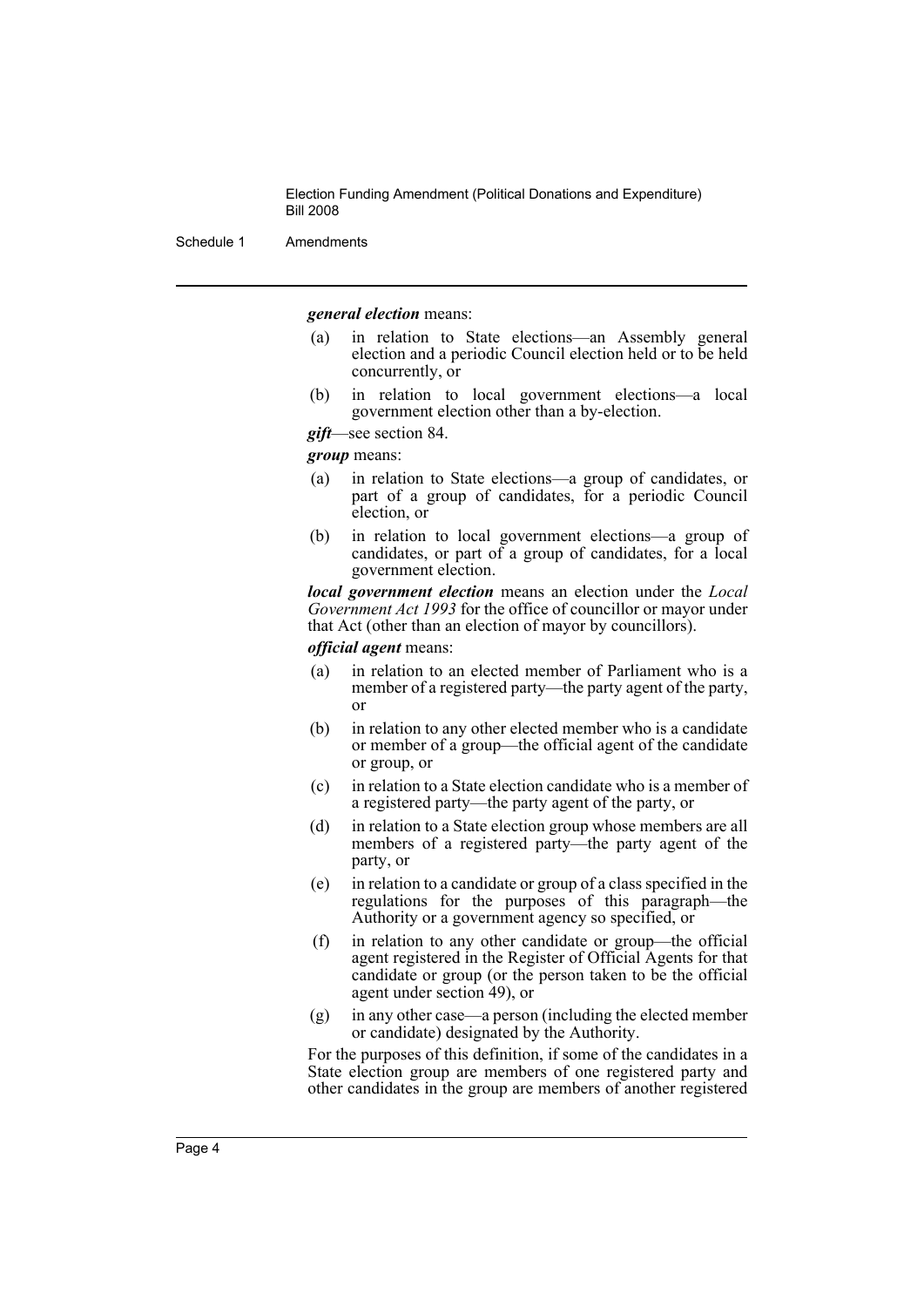Amendments **Schedule 1** and the set of the set of the set of the set of the set of the set of the set of the set of the set of the set of the set of the set of the set of the set of the set of the set of the set of the set

party, the official agent of the group is the party agent of one of those parties as is designated by those candidates.

**Note.** Except where paragraph (f) applies, the other persons designated as official agents are ex-officio agents who are not entered in the Register of Official Agents. An elected council member or council candidate or group may appoint for entry in the Register of Official Agents the relevant party agent as his or her official agent.

*State election* means an Assembly general election, a periodic Council election or a by-election for the Assembly.

### **[4] Section 4 (1), definition of "candidate"**

Insert "or in accordance with the *Local Government Act 1993* (as the case requires)" after "*Parliamentary Electorates and Elections Act 1912*".

# **[5] Section 4 (1), definition of "party"**

Insert "or a local council" after "to Parliament".

### **[6] Section 4 (9) and (10)**

Omit the subsections.

# **[7] Section 23 Particular functions**

Omit "declarations of political contributions". Insert instead "disclosures of political donations".

# **[8] Section 24 Guidelines**

Omit "declarations". Insert instead "disclosures".

# **[9] Section 25 Research**

Omit "political contributions". Insert instead "political donations".

# **[10] Part 4 Registration, Division 1**

Insert before Division 2 of Part 4:

# **Division 1 Preliminary**

### **26 Application to registration for State and local government elections**

This Part applies to the registration of candidates, groups and agents for State elections and local government elections.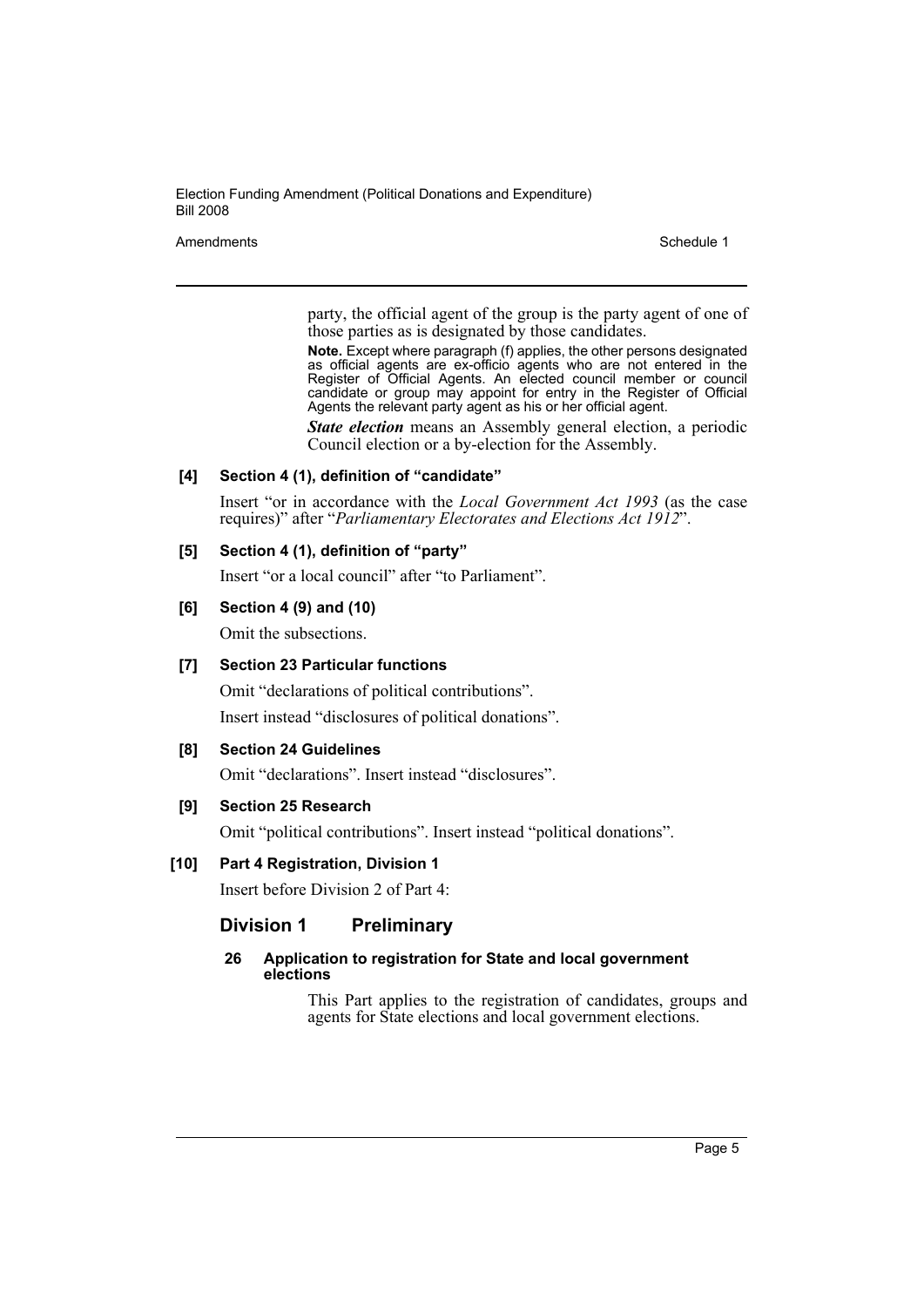Schedule 1 Amendments

### **27 Qualification of persons to be appointed as party or official agents**

- (1) The following persons are not qualified to be appointed as party agents or official agents:
	- (a) a corporation,
	- (b) a person who is not enrolled to vote at State elections,
	- (c) a person who has been convicted of an indictable offence, an offence against this Act, an offence involving dishonesty or an electoral offence,
	- (d) a person whom the Authority determines is not a fit and proper person to be such an agent,
	- (e) a person who has not completed the training prescribed by the regulations for appointment as such an agent (unless the person is of a class of persons recognised by the regulations as a person eligible for appointment without further training).
- (2) A person may be appointed as the official agent of more than one candidate or group.
- (3) The Authority may cancel the registration under this Part of a person as a party agent or an official agent if the person is no longer qualified to be appointed as such an agent.

#### **[11] Section 31 Register of Candidates to be kept**

Insert after section 31 (1):

(1A) The Authority is to keep separate Registers of Candidates for State and local government elections. The register for State elections may be called the State Register of Candidates and the register for local government elections may be called the Local Government Register of Candidates.

# **[12] Section 33 Applications for registration of candidates**

Insert "in the case of a State election," before "the House of Parliament" in section 33 (2) (c).

# **[13] Section 33 (2) (c1)**

Insert after section 33 (2) (c):

(c1) in the case of a local government election, the council for which the candidate is a candidate.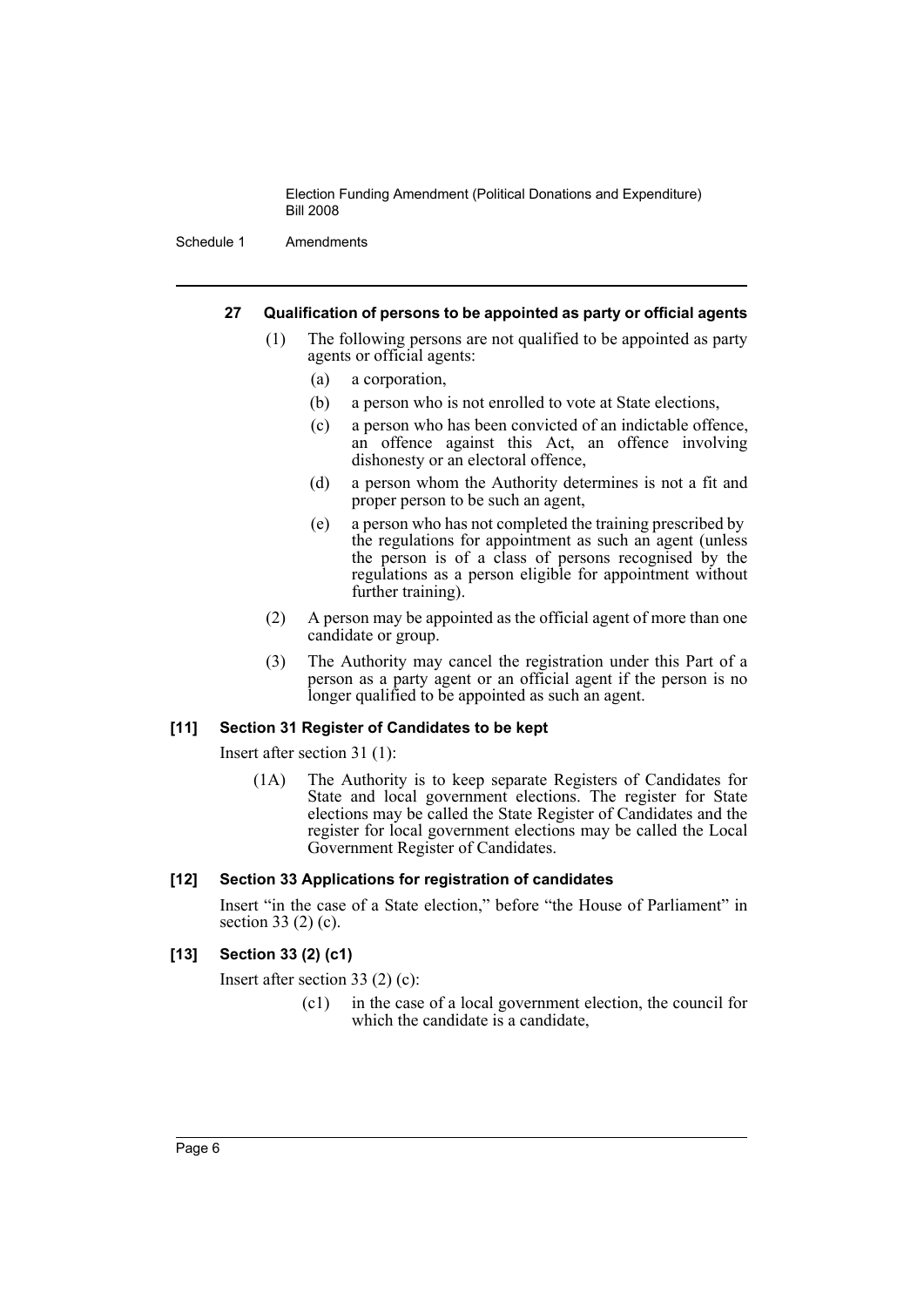Amendments **Amendments** Schedule 1

## **[14] Section 35 Lodging of applications**

Omit "the returning officer for any electoral district or" in section 35 (1). Insert instead "an election official designated by the Authority or".

# **[15] Section 35 (2) and (3)**

Omit "a returning officer" from section 35 (2) and "A returning officer" from section 35 (3).

Insert instead "an election official" and "An election official" respectively.

# **[16] Section 39 Register of Party Agents to be kept**

Insert after section 39 (1):

(1A) The Authority is to keep separate Registers of Party Agents for State and local government elections. The register for State elections may be called the State Register of Party Agents and the register for local government elections may be called the Local Government Register of Party Agents.

# **[17] Section 41 Appointment etc of party agents**

Omit section 41 (2). Insert instead:

(2) If at any time a party does not have a party agent appointed under this section, the party agent is the person who holds office at that time as the registered officer of the party under Part 4A of the *Parliamentary Electorates and Elections Act 1912* or under the *Local Government Act 1993*, as the case requires.

## **[18] Section 46 Appointment etc of official agents**

Insert after section 46 (1):

**Note.** An appointment of an official agent is only required where the party agent or other person is not the ex-officio agent (see definition of "official agent" in section 4). A candidate or group that does not have an official agent cannot be paid any election funding payment due under Part 5 (see section 77 (1)) and cannot accept political donations under Part 6 (see section 96A).

#### **[19] Section 46 (2)**

Omit the subsection.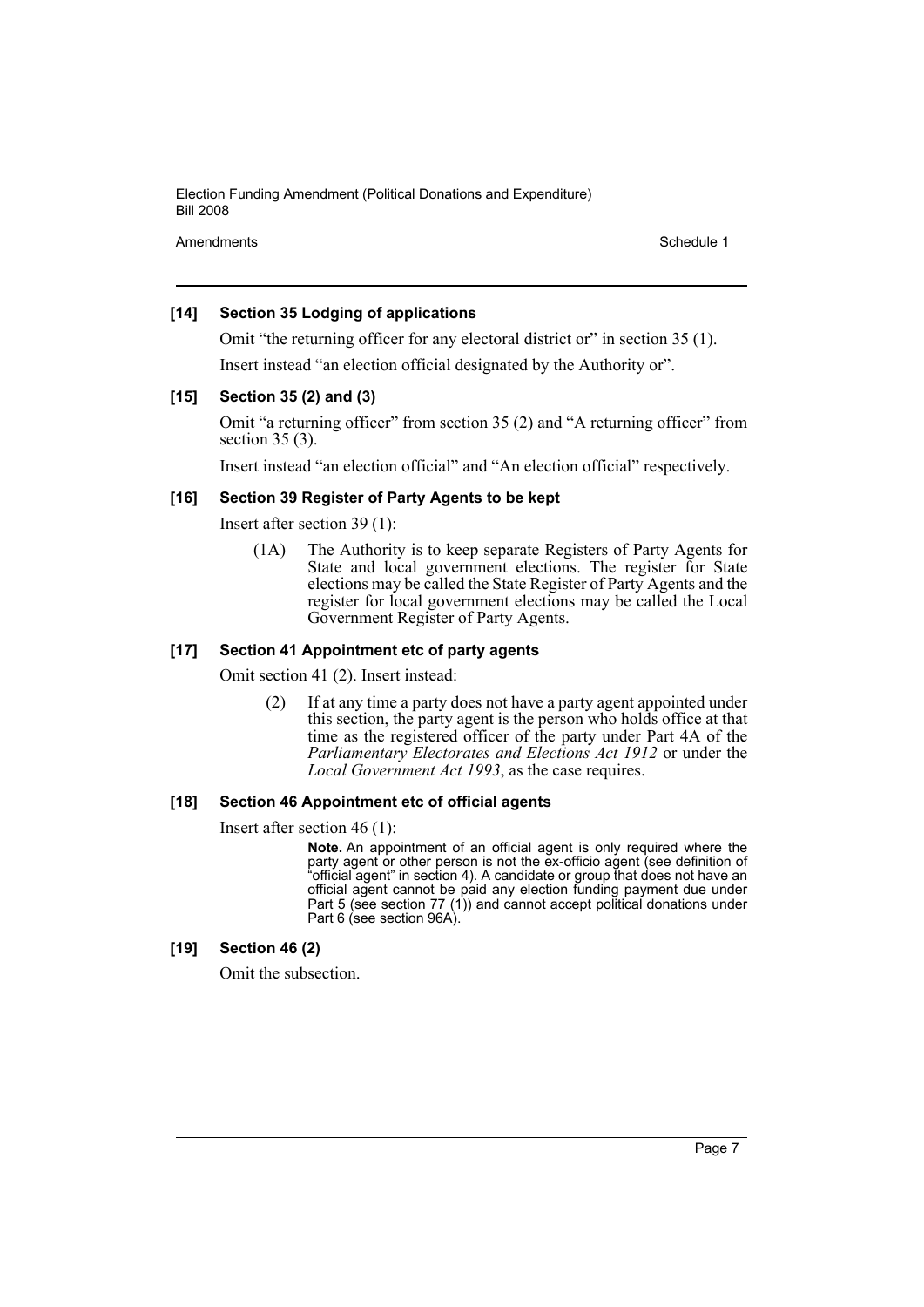Schedule 1 Amendments

### **[20] Section 47 Entries in the Register**

Insert after section 47 (3):

(4) The Authority may include in the Register of Official Agents particulars of the persons who are official agents because of the office they hold and not because of an appointment under this Division.

#### **[21] Section 49 Where there is no official agent for a candidate or group**

Insert before section 49 (1):

(1A) This section applies only to candidates, or all candidates in a group, who are authorised under section 96A to accept political donations and incur electoral expenditure without a campaign account under section 96B.

### **[22] Section 51 Registers for by-elections**

Omit section 51 (2). Insert instead:

- (2) The registers are to be kept as from:
	- (a) in the case of a State election—the day of the issue of the writ for the by-election, or
	- (b) in the case of a local government election—the day for the close of the roll of electors for the by-election.

# **[23] Section 51 (4) (a)**

Omit "sections 32, 33, 35, 36 and 38".

Insert instead "sections 31 (1A), 32, 33, 34, 35, 36, 37 and 38".

# **[24] Section 51 (4) (c)**

Insert "in the case of a State election," before "references".

# **[25] Section 52 Public access to registers**

Omit section 52 (2).

# **[26] Part 5 Public funding of election campaigns, section 54A**

Insert before section 55:

# **54A Application to State elections only**

(1) This Part does not apply to or in relation to local government elections.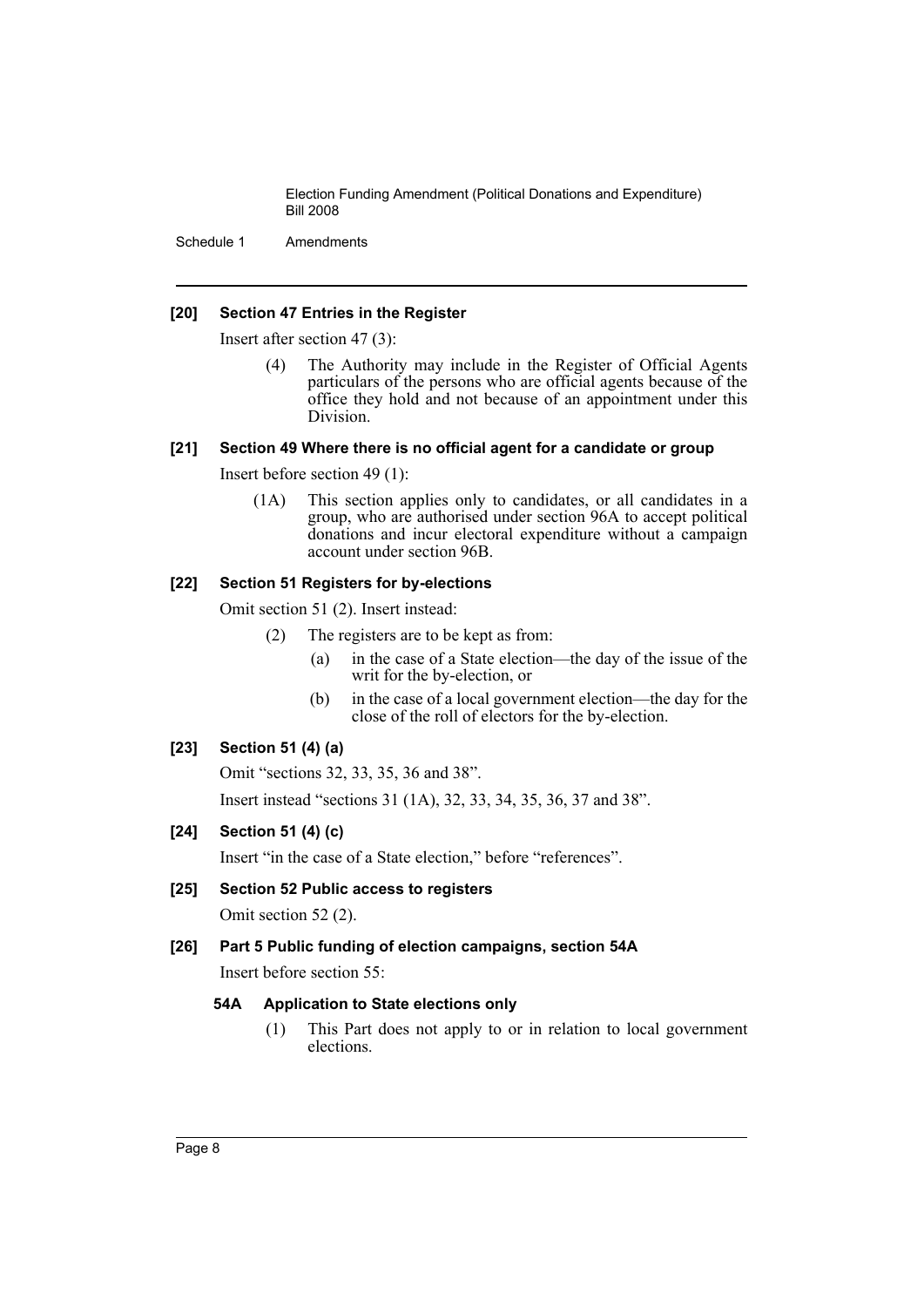Amendments **Schedule 1** and the set of the set of the set of the set of the set of the set of the set of the set of the set of the set of the set of the set of the set of the set of the set of the set of the set of the set

(2) Accordingly, a reference in this Part to an election, general election or by-election is a reference that relates to a State election.

## **[27] Section 59 General entitlements of parties**

Omit "registered agents" wherever occurring. Insert instead "party agents".

# **[28] Section 74 Claims for, and approvals of, payments**

Omit "registered agent" from section 74 (2) (a) (i). Insert instead "party or official agent".

# **[29] Section 76A Making payments to party at direction of candidate**

Omit "registered agent" from section 76A (3) (c). Insert instead "party agent".

### **[30] Section 77 Making of payments**

Omit "registered agent" wherever occurring.

Insert instead "party or official agent".

# **[31] Section 77 (2A)**

Insert after section 77 (2):

(2A) Despite subsections (1) and (2), payments to be made to a group or candidate are required to be paid into the campaign account of the group or candidate if such an account is required to be kept under section 96A.

# **[32] Section 78**

Omit the section. Insert instead:

#### **78 Payments conditional on disclosure of political donations etc**

A party, group or candidate is not eligible for any payment (other than advance payments) under this Part in respect of a general election while any failure to lodge a requisite declaration under Part 6 in respect of the party, group or candidate for a past period continues.

#### **[33] Section 82 False statements**

Omit "and liable to a penalty not exceeding 100 penalty units" wherever occurring.

Insert at the end of the section:

Maximum penalty: 200 penalty units or imprisonment for 2 years, or both.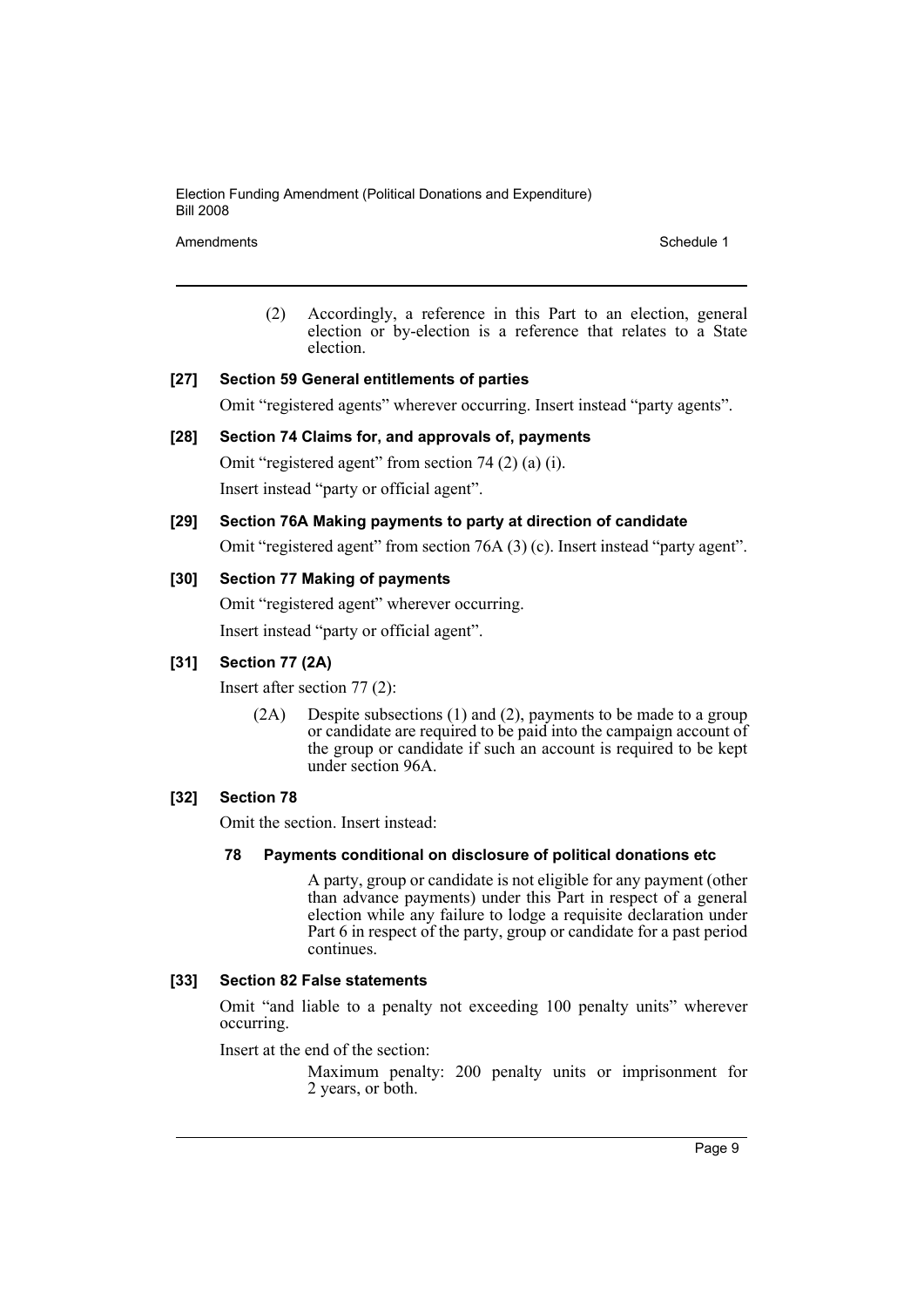Schedule 1 Amendments

### **[34] Part 6**

Omit the Part. Insert instead:

# **Part 6 Political donations and electoral expenditure**

# **Division 1 Preliminary**

#### **83 Application**

This Part applies in relation to:

- (a) State elections and elected members of Parliament, and
- (b) local government elections and elected members of councils.

#### **84 Definitions—general**

(1) In this Act:

*disposition of property*—see section 4.

**Note.** A disposition of property includes any transaction that diminishes the value of a person's own property and increases the value of the property of another person. Property includes money.

*donor* means a person who makes a gift.

*entity* means:

- (a) an incorporated or unincorporated body, or
- (b) the trustee of a trust.

*expenditure* includes any disposition of property.

*gift* means any disposition of property made by a person to another person, otherwise than by will, being a disposition made without consideration in money or money's worth or with inadequate consideration, and includes the provision of a service (other than volunteer labour) for no consideration or for inadequate consideration.

*major political donor* means a political donor referred to in section  $88(2)$ .

*relevant disclosure period*—see section 89.

(2) For the purposes of this Part, a reference to a candidate or group extends to an individual who, or a group of individuals which, accepts gifts for use solely or substantially for a purpose related to the proposed candidacy of the individual or individuals at a future election.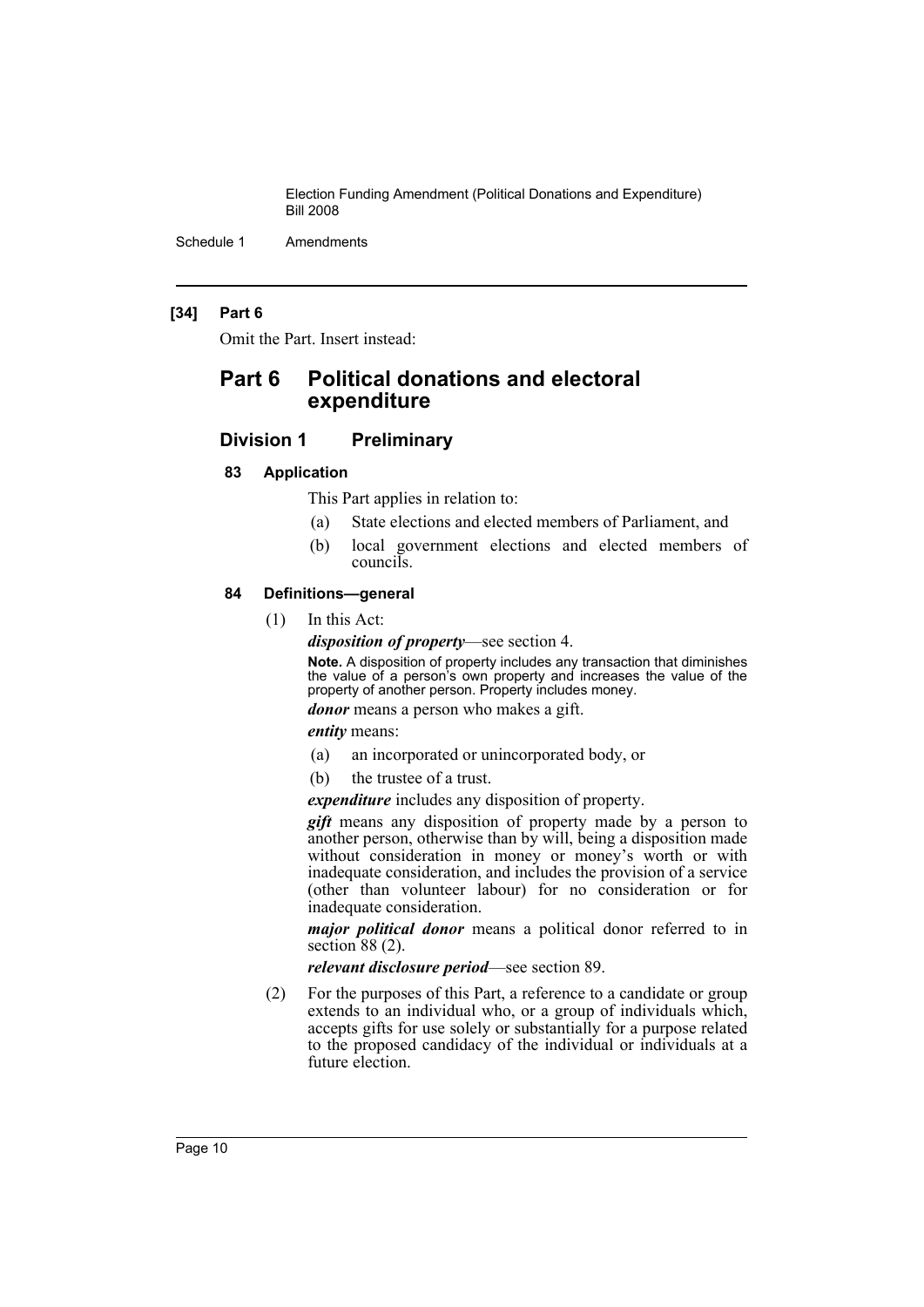Amendments **Amendments** Schedule 1

**Note.** Section 96A (2) makes it unlawful for any such political donations to be accepted unless the individual or group is registered as a candidate or group under this Act.

- (3) For the purposes of this Part:
	- (a) a person who is a candidate in an election, or
	- (b) a group of candidates in an election,

is taken to remain a candidate or group for 30 days after the polling day for the election.

**Note.** A disclosure is still required to be made by candidates and groups after they cease to be candidates or groups following the election if they were a candidate or group during any part of the relevant disclosure period for the disclosure—see section 88 (4).

- (4) For the purposes of this Act:
	- (a) the amount of a donation or expenditure consisting of a disposition of property other than money is taken to be the amount equal to the value of the property disposed of, and
	- (b) the value of property disposed of or the value of a gift may, if the Authority so requires, be determined by valuers appointed or approved by the Authority in accordance with the regulations.

**Note.** The regulations may make provision for requiring agents to obtain valuations from a valuer approved by the Authority of political donations that are not gifts of money (or enabling the Authority to obtain any such valuations—see section 117 (1) (a1)).

- (5) A reference in this Part to the name and address of a person making a donation or loan is:
	- (a) in the case of a donation or loan made by an unincorporated association—a reference to the name of the association and the names and addresses of the members of the executive committee (however described) of the association, and
	- (b) in the case of a donation or loan purportedly made out of a trust fund or out of the funds of a foundation—a reference to the names and addresses of the trustees of the fund or of the funds of the foundation and the title or other description of the trust fund or the name of the foundation.
- (6) For the purposes of this Part, corporations that are related to each other (as determined in accordance with the *Corporations Act 2001* of the Commonwealth) are taken to be a single corporation.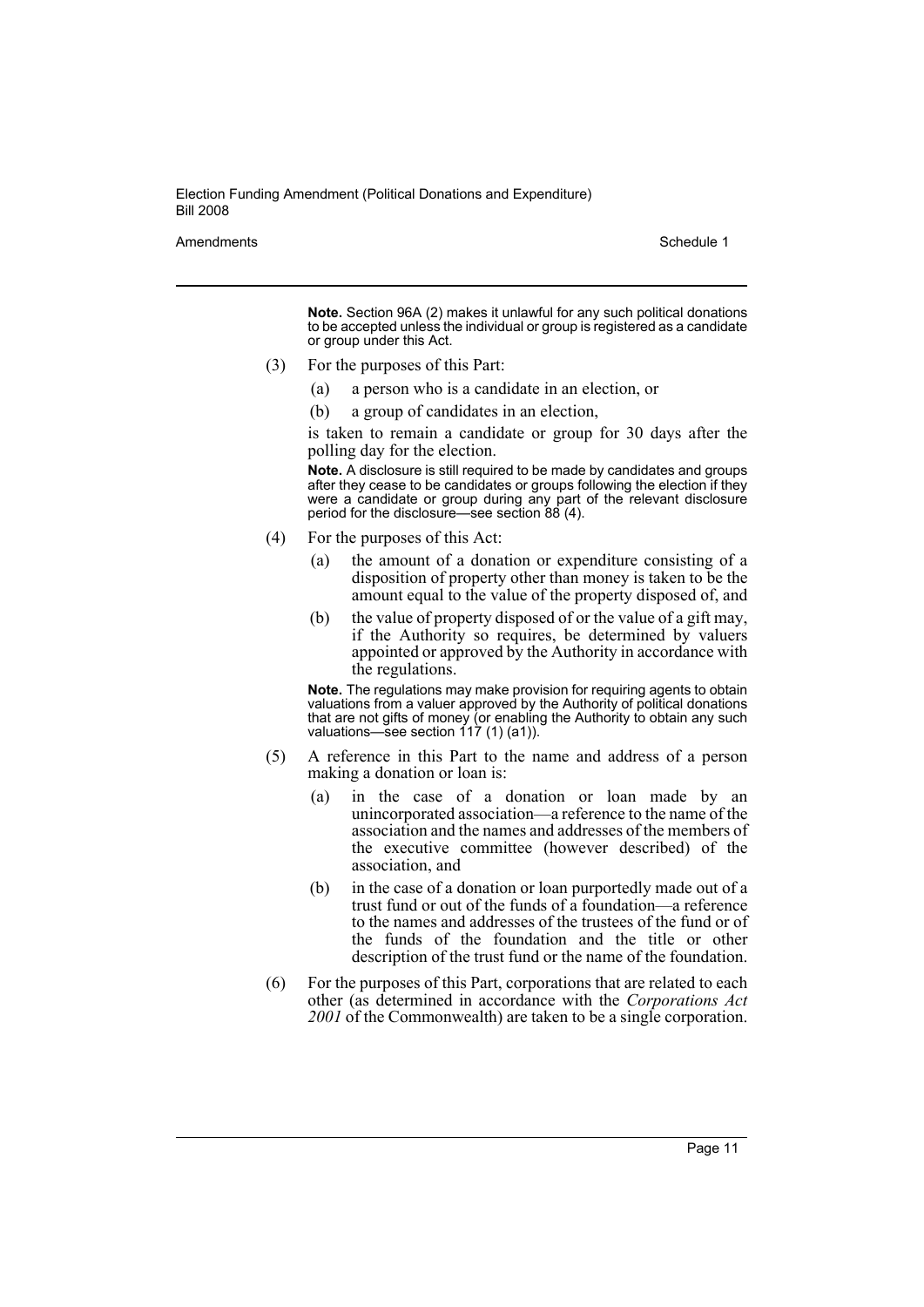Schedule 1 Amendments

#### **85 Meaning of "political donation"**

- (1) For the purposes of this Act, a *political donation* is:
	- (a) a gift made to or for the benefit of a party, or
	- (b) a gift made to or for the benefit of an elected member, or
	- (c) a gift made to or for the benefit of a candidate or a group of candidates, or
	- (d) a gift made to or for the benefit of an entity or other person (not being a party, elected member, group or candidate), the whole or part of which was used or is intended to be used by the entity or person:
		- (i) to enable the entity or person to make, directly or indirectly, a political donation or to incur electoral expenditure, or
		- (ii) to reimburse the entity or person for making, directly or indirectly, a political donation or incurring electoral expenditure.
- (2) An amount paid by a person as a contribution, entry fee or other payment to entitle that or any other person to participate in or otherwise obtain any benefit from a fund-raising venture or function (being an amount that forms part of the proceeds of the venture or function) is taken to be a gift for the purposes of this section.
- (3) An annual or other subscription paid to a party by:
	- (a) a member of the party, or
	- (b) a person or entity (including an industrial organisation) for affiliation with the party,

is taken to be a gift to the party for the purposes of this section. **Note.** Unless details of any such subscription are required to be disclosed because it is a reportable political donation of or above \$1,000, the total amount of subscriptions and other details are required to be disclosed under section 92 (4).

- (4) The following are not political donations:
	- (a) a gift to an individual that was made in a private capacity to the individual for his or her personal use and that the individual has not used, and does not intend to use, solely or substantially for a purpose related to an election or to his or her duties as an elected member,
	- (b) a payment under Part 5 (Public funding of election campaigns) or Part 6A (Political Education Fund).

**Note.** Even though an election funding payment to a group or candidate is not a donation required to be disclosed, the amount is required to be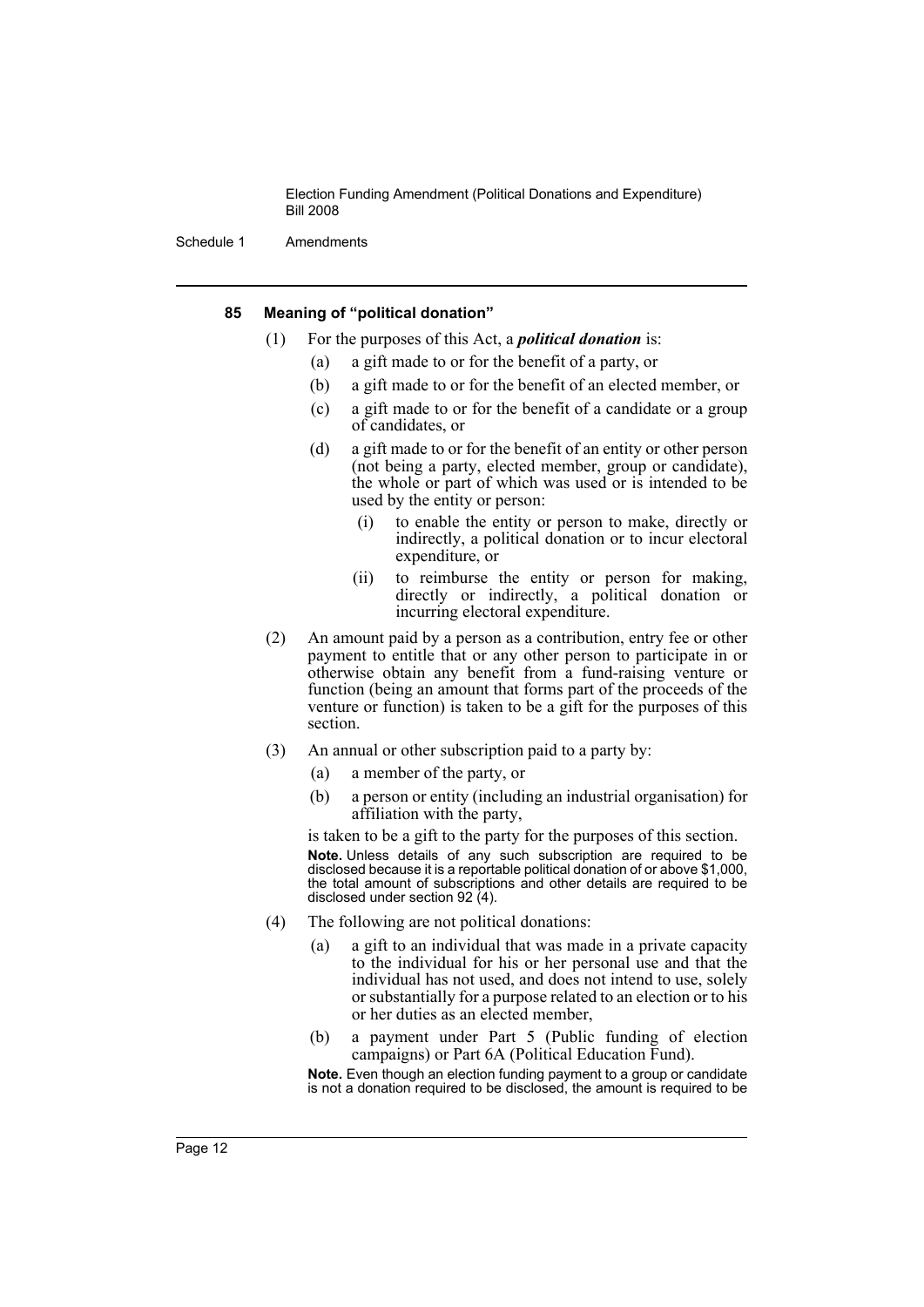Amendments **Amendments** Schedule 1

paid into the separate campaign account that is established for donations to and electoral expenditure by the group or candidate—see section 77 (2A).

#### **86 Meaning of "reportable political donation"**

- (1) For the purposes of this Act, a *reportable political donation* is:
	- (a) in the case of disclosures under this Part by a party, elected member, group or candidate—a political donation of or exceeding \$1,000 made to or for the benefit of the party, elected member, group or candidate, or
	- (b) in the case of disclosures under this Part by a major political donor—a political donation of or exceeding \$1,000:
		- (i) made by the major political donor to or for the benefit of a party, elected member, group or candidate, or
		- (ii) made to the major political donor.
- (2) A political donation of less than an amount specified in subsection (1) made by an entity or other person is to be treated as a reportable political donation if that and other separate political donations made by that entity or other person to the same party, elected member, group, candidate or person within the same financial year (ending 30 June) would, if aggregated, constitute a reportable political donation under subsection (1).
- (3) A political donation of less than an amount specified in subsection (1) made by an entity or other person to a party is to be treated as a reportable political donation if that and other separate political donations made by that entity or person to an associated party within the same financial year (ending 30 June) would, if aggregated, constitute a reportable political donation under subsection (1). This subsection does not apply in connection with disclosures of political donations by parties.
- (4) For the purposes of subsection (3), parties are associated parties if endorsed candidates of both parties were included in the same group in the last periodic Council election or are to be included in the same group in the next periodic Council election.

#### **87 Meaning of "electoral expenditure"**

- (1) For the purposes of disclosure of electoral expenditure and other requirements of this Part, the following is *electoral expenditure*:
	- (a) expenditure on advertisements in radio, television, the Internet, cinemas, newspapers, billboards, posters,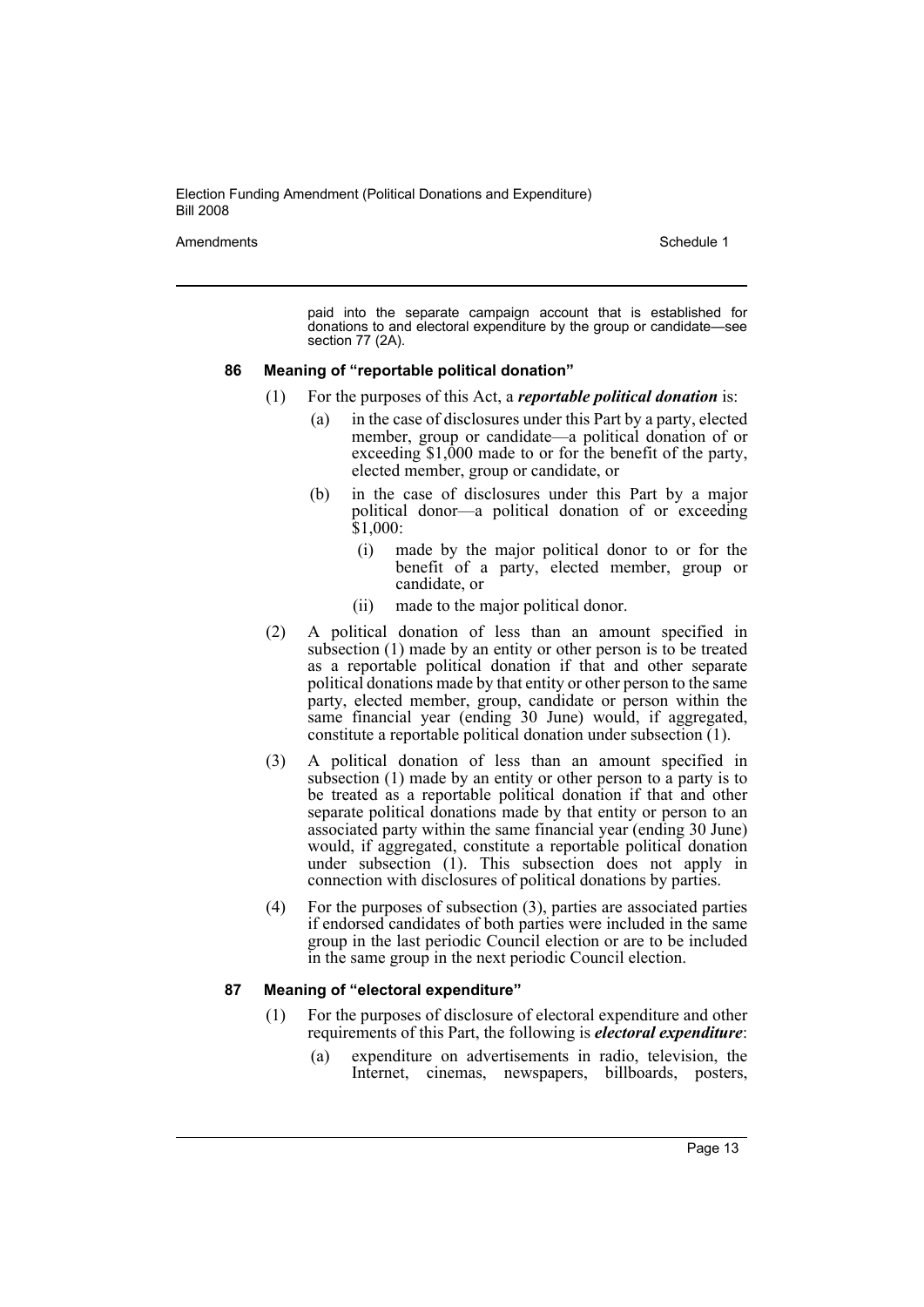Schedule 1 Amendments

brochures, how-to-vote cards and any other printed election material,

- (b) expenditure on the holding of election rallies,
- (c) expenditure on the distribution of election material,
- (d) expenditure on travel and accommodation of a candidate for election,
- (e) expenditure on research associated with election campaigns,
- (f) expenditure incurred in raising funds for an election,
- (g) expenditure on stationery, telephones, messages, postage and electronic transmissions,
- (h) expenditure incurred in employing staff engaged in election campaigns,
- (i) expenditure classified as electoral expenditure by the Authority,
- (j) such other expenditure as may be prescribed by the regulations.
- (2) For the purposes of this Act, expenditure on factual advertising of the following is not electoral expenditure:
	- (a) meetings to be held for the purpose of selecting persons for nomination as candidates for election,
	- (b) meetings for organisational purposes of parties, branches of parties or conferences, committees or other bodies of parties or branches of parties,
	- (c) any other matter involving predominantly the administration of parties or conferences, committees or other bodies of parties or branches of parties.

# **Division 2 Disclosure of political donations and electoral expenditure**

#### **88 Disclosures required to be made**

#### (1) **Parties, members, groups and candidates**

Disclosure is required under this Part of political donations received, and electoral expenditure incurred, by or on behalf of the following during the relevant disclosure period:

- (a) a party (whether or not a registered party),
- (b) an elected member,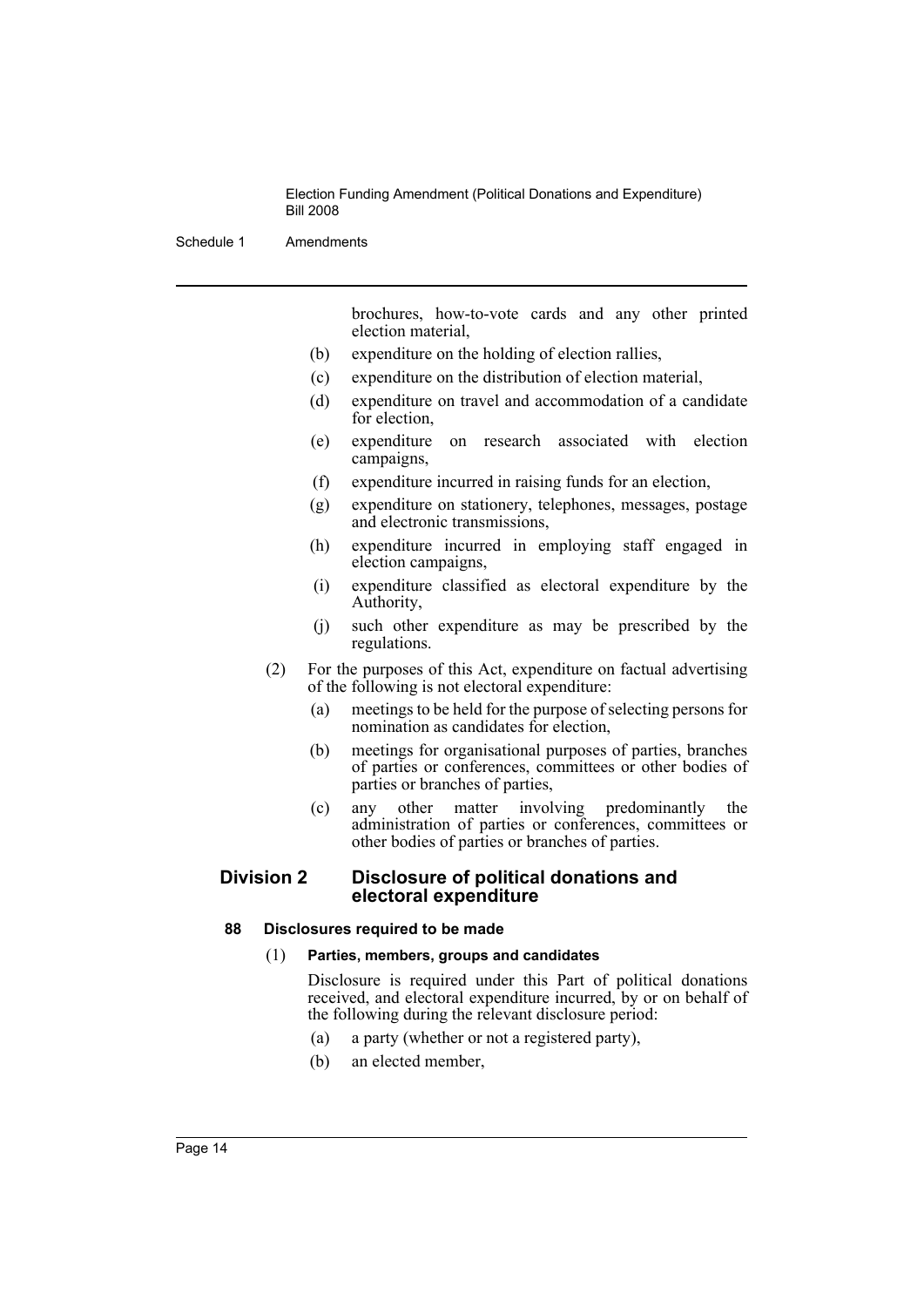Amendments **Amendments** Schedule 1

- (c) a group,
- (d) a candidate.

#### (2) **Major political donors**

Disclosure is required under this Part of reportable political donations made or received, and electoral expenditure incurred, by an entity or other person (not being a party, elected member, group or candidate) who has, during the relevant disclosure period:

- (a) made a reportable political donation of or exceeding \$1,000, or
- (b) incurred electoral expenditure of or exceeding \$1,000.

### (3) **Single declaration of disclosures by party and its members**

The regulations may provide for a single declaration of disclosures by an agent of a party relating to the party and to elected members and candidates (and groups of candidates) who are members of the party. The disclosures relating to the party and to each member, candidate or group are to be separately identified.

(4) Disclosure is required even if the entity or person has ceased to be a party, elected member, candidate or group (as the case requires) at the time the disclosure is required to be made, so long as the entity or person was a party, elected member, candidate or group at any time during the relevant disclosure period.

**Note.** See section 84 (2) for extension of disclosure and other requirements to individuals who accept donations before they nominate or register as candidates or groups.

#### **89 Relevant disclosure period**

- (1) For the purposes of this Part, the *relevant disclosure period* is each 6-month period ending on 30 June and on 31 December.
- (2) In the case of a candidate, the first relevant disclosure period for the candidate registered for an election (the current election) includes the period commencing on:
	- (a) if the candidate was registered at any time in the Register of Candidates for the previous general election—the 31st day after polling day for that previous general election, or
	- (b) if the candidate was registered at any time in the Register of Candidates for a by-election (not being the current election) following the previous general election—the 31st day after polling day for that by-election, or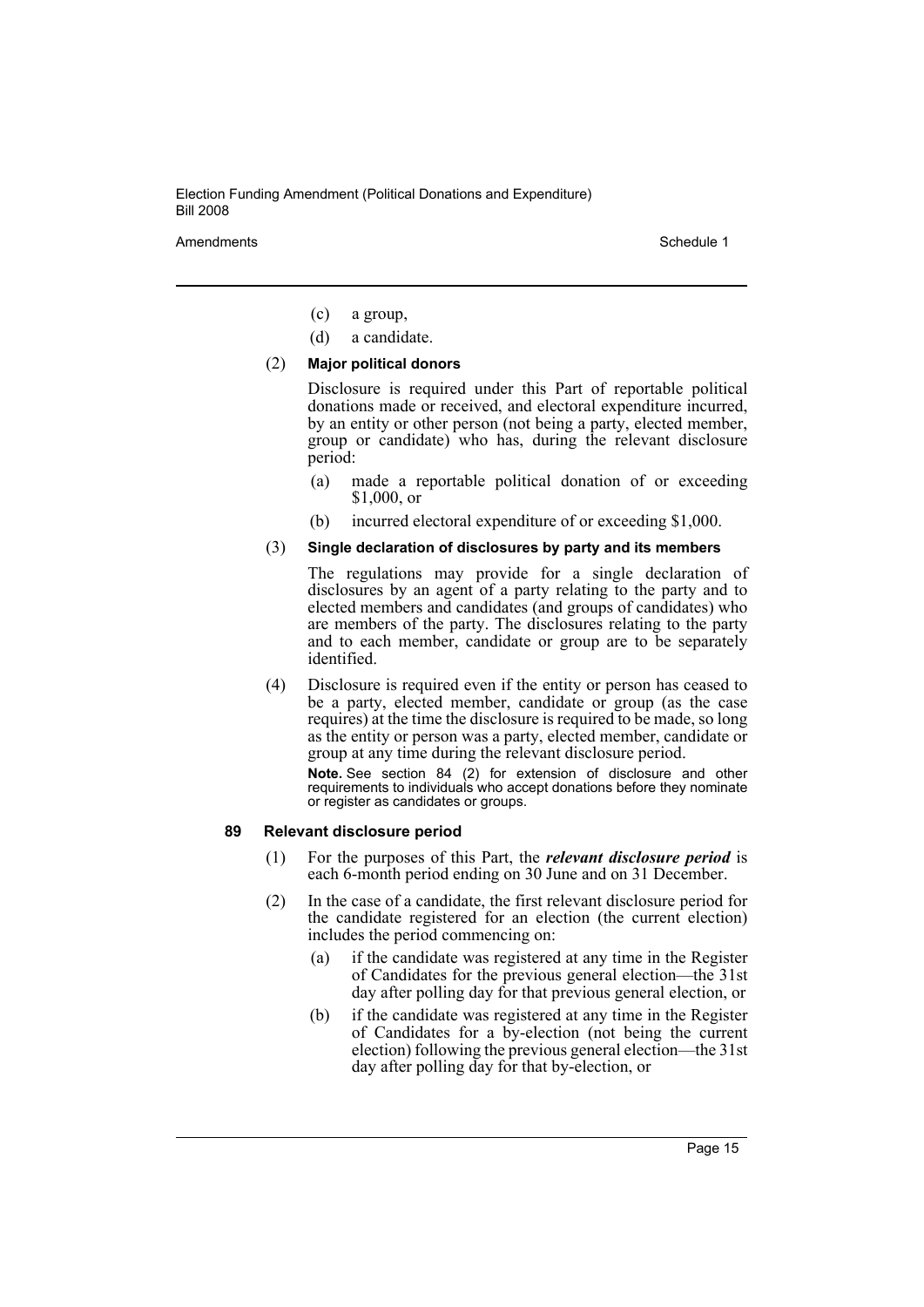Schedule 1 Amendments

(c) the day that is 12 months before the day on which the candidate was nominated for election at the current election,

whichever first occurs, but not including a period during which he or she was an elected member.

**Note.** The transitional provisions (Part 5 of Schedule 2) make special provision for the first relevant disclosure period.

## **90 Person responsible for making disclosures**

The person who is responsible for making a disclosure required under this Part is as follows:

- (a) in the case of a party—the party agent,
- (b) in the case of an elected member—the official agent of the member,
- (c) in the case of a group or candidate—the official agent of the group or candidate,
- (d) in the case of a major political donor—the political donor.

#### **91 When and how disclosures to be made**

(1) Disclosures under this Part are to be made within 8 weeks after the end of each relevant disclosure period (or within such other period as may be prescribed by the regulations).

**Note.** Unless otherwise prescribed, disclosures are to be made before 26 February for the period ending on 31 December in the previous year, and before 26 August for the period ending on 30 June in that year. See section 96L for the extension of the due date for making disclosures in particular cases, and section 96M for the amendment of disclosures that have been made.

- (2) Disclosures are to be made in a declaration lodged with the Authority in the form and manner approved by the Authority (except as provided by this section).
- (3) A particular political donation is not required to be disclosed in such a declaration if the disclosure of the donation has been made on a website maintained by the Authority for that purpose, but only if:
	- (a) the donation is of a category that is authorised to be so disclosed according to the directions on that website, and

(b) the disclosure is made in accordance with those directions. The regulations may make provision with respect to any such website.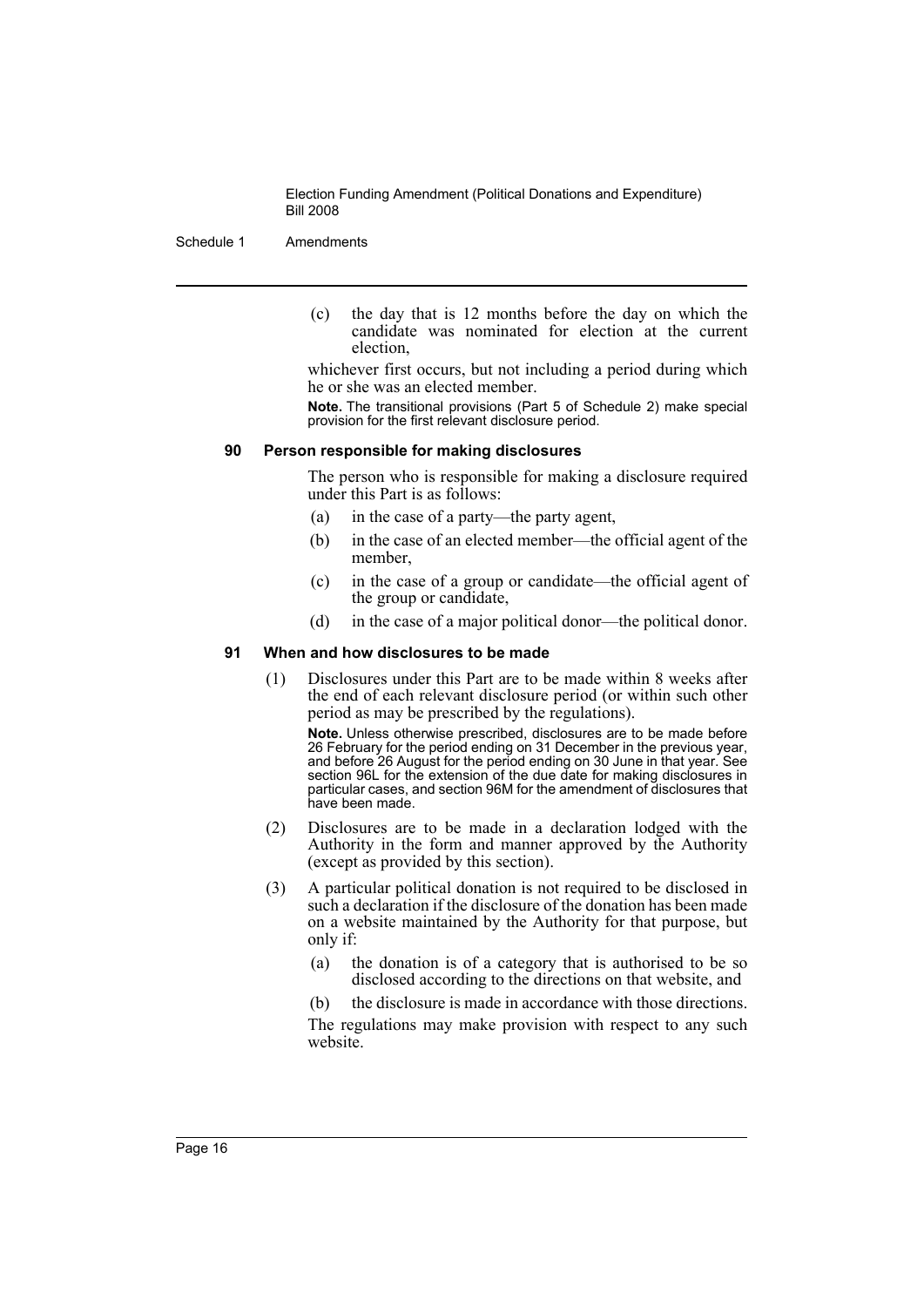Amendments **Amendments** Schedule 1

- (4) A declaration lodged under this section is to contain a statement to the effect that all disclosures required to be made in relation to the relevant disclosure period have been made.
- (5) A declaration is required to be lodged under this section even if it does not contain any disclosures (unless all the disclosures required to be made have been made under subsection (3) on the website maintained by the Authority).
- (6) Disclosures in a declaration lodged under this section, or made on a website maintained by the Authority, are required to be vouched for in the manner prescribed by the regulations. **Note.** Sections 110 and 110A contain investigative powers to enable the Authority to investigate compliance with the disclosure requirements under this Part.

### **92 Political donations required to be disclosed**

### (1) **General**

Political donations are to be disclosed in accordance with this section.

## (2) **Reportable political donations**

Disclosure of reportable political donations is to include disclosure of the following details of each such donation made during the relevant disclosure period:

- (a) the party, elected member, group or candidate to or for whose benefit the donation was made (or, if the case requires, the major political donor to whom the donation was made).
- (b) the date on which the donation was made,
- (c) the name of the donor,
- (d) the residential address of the donor (in the case of an individual) or the address of the registered or other official office of the donor (in the case of an entity),
- (e) the amount of the donation,
- (f) in the case of a donor that is an entity and not an individual—the Australian Business Number of the entity.

# (3) **Small donations**

Disclosure of political donations (that are not reportable political donations) is to include disclosure of:

(a) the total amount of those donations during the relevant disclosure period, and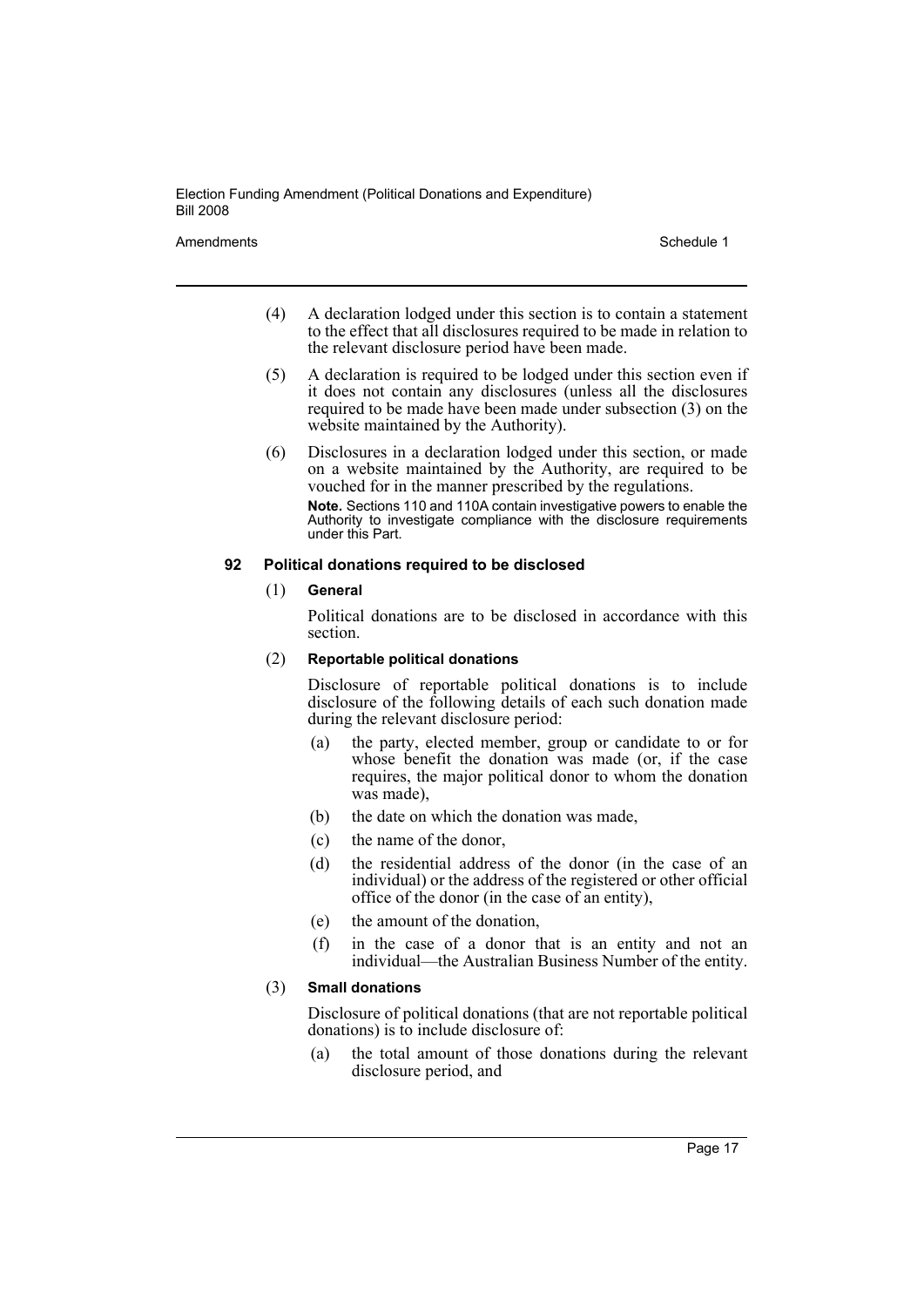Schedule 1 Amendments

(b) the total number of persons who made those donations.

This subsection does not apply to disclosures by major political donors.

### (4) **Annual party membership or affiliation subscriptions**

Disclosure by a party of political donations is to include disclosure of:

- (a) the total amount of annual or other subscriptions paid to the party by members or affiliates of the party during the relevant disclosure period, and
- (b) each subscription rate, and
- (c) the number of members who paid the subscriptions at each such rate.

Disclosure of any such subscription is not required if it is disclosed as a reportable political donation.

### (5) **Fund-raising ventures or functions**

Disclosure of political donations is to include, in connection with fund-raising ventures or functions during the relevant disclosure period:

- (a) either the net or gross proceeds of each such venture or function (together with a disclosure as to whether the amount is the net or gross proceeds), and
- (b) details of each such venture or function (including a brief description of its nature and the date on which or period in which it was held),

but not including any amount of those proceeds that is separately disclosed as a political donation.

# (6) **Loans**

Disclosure of reportable political donations is to include disclosure of the amount and lender of any reportable loan under section 96G.

# (7) **Discretionary disclosures**

Details of a political donation may be disclosed under this Part even if they are not required to be disclosed under this section.

# **93 Electoral expenditure required to be disclosed**

(1) Electoral expenditure required to be disclosed under this Part is all expenditure for or in connection with promoting or opposing, directly or indirectly, a party or the election of a candidate or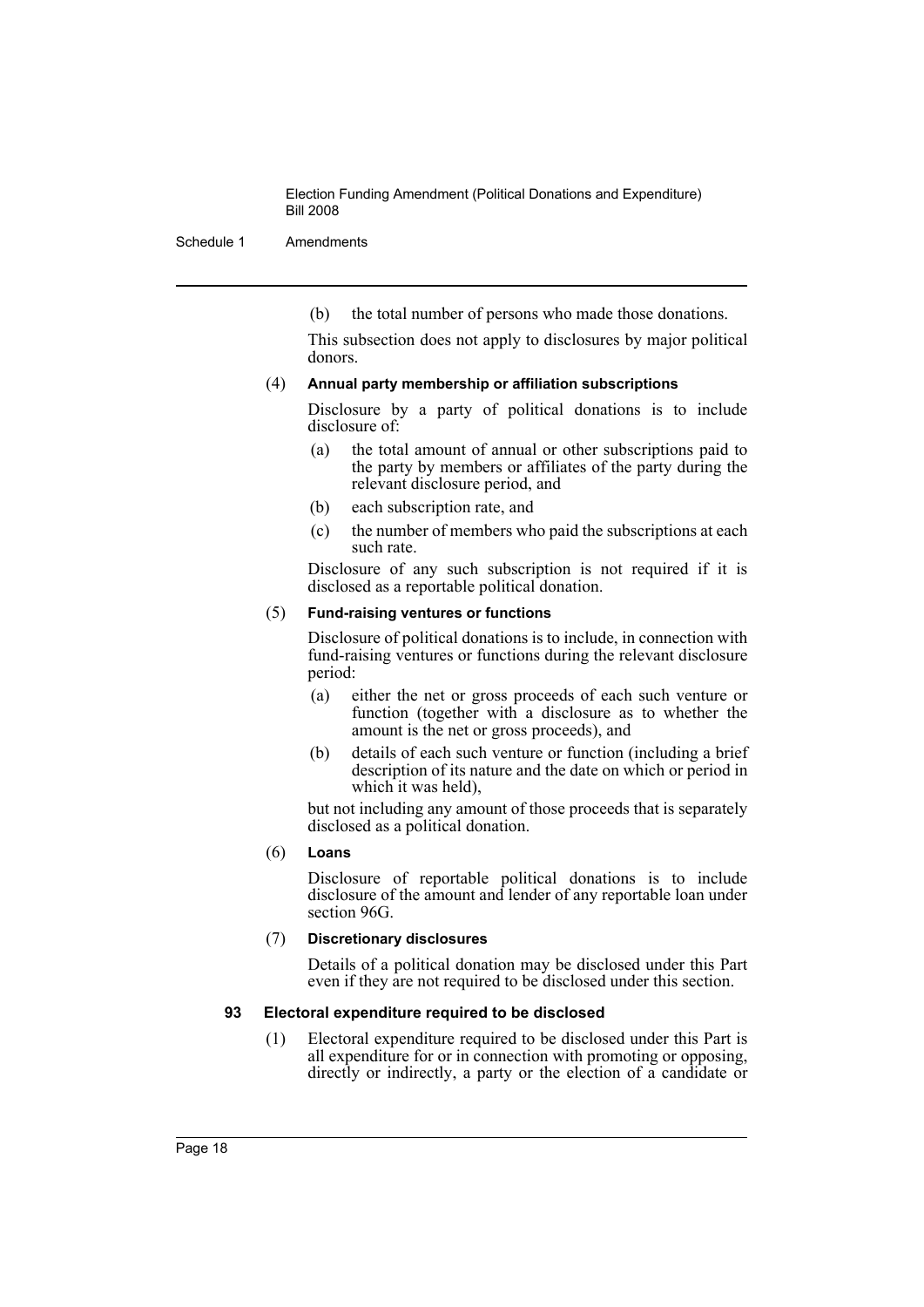Amendments **Amendments** Schedule 1

candidates or for the purpose of influencing, directly or indirectly, the voting at an election.

**Note.** See section 87 for definition of "electoral expenditure".

(2) The obligation under this Part to disclose any such expenditure of a party in relation to any period can be complied with by lodging with the Authority a copy of a return furnished to the Electoral Commission by the agent of the party under section 314AB of the *Commonwealth Electoral Act 1918* of the Commonwealth in respect of that period.

#### **94 Separate disclosures not required of same item**

- (1) An item disclosed under this Part in relation to an elected member need not be also disclosed in the member's capacity as a candidate or as a member of a group, and an item disclosed under this Part in relation to a candidate or a group that includes the candidate need not be also disclosed in the candidate's capacity as an elected member.
- (2) An item disclosed under this Part in relation to a group need not be also disclosed in relation to a member of the group, and an item disclosed under this Part in relation to a candidate need not be also disclosed in relation to the group of which the candidate is a member.

#### **95 Public access to disclosures, expenditure etc**

- (1) The Authority is to publish on a website maintained by the Authority the disclosures of reportable political donations and electoral expenditure under this Part (and other information it considers relevant).
- (2) The disclosures are to be published on the website as soon as practicable after the due date for the making of the disclosures.
- (3) The Authority may decline to publish on the website any disclosure of political donations by a major political donor that the Authority has reason to suspect is vexatious, false or misleading.
- (4) Copies of disclosures made in a declaration under this Part are to be kept by the Authority for at least 6 years after the period to which they relate and are to be available for public inspection during ordinary office hours.
- (5) The Authority may, on application made to it and the payment of a reasonable fee determined by the Authority, provide copies of or extracts from any such disclosures kept by the Authority.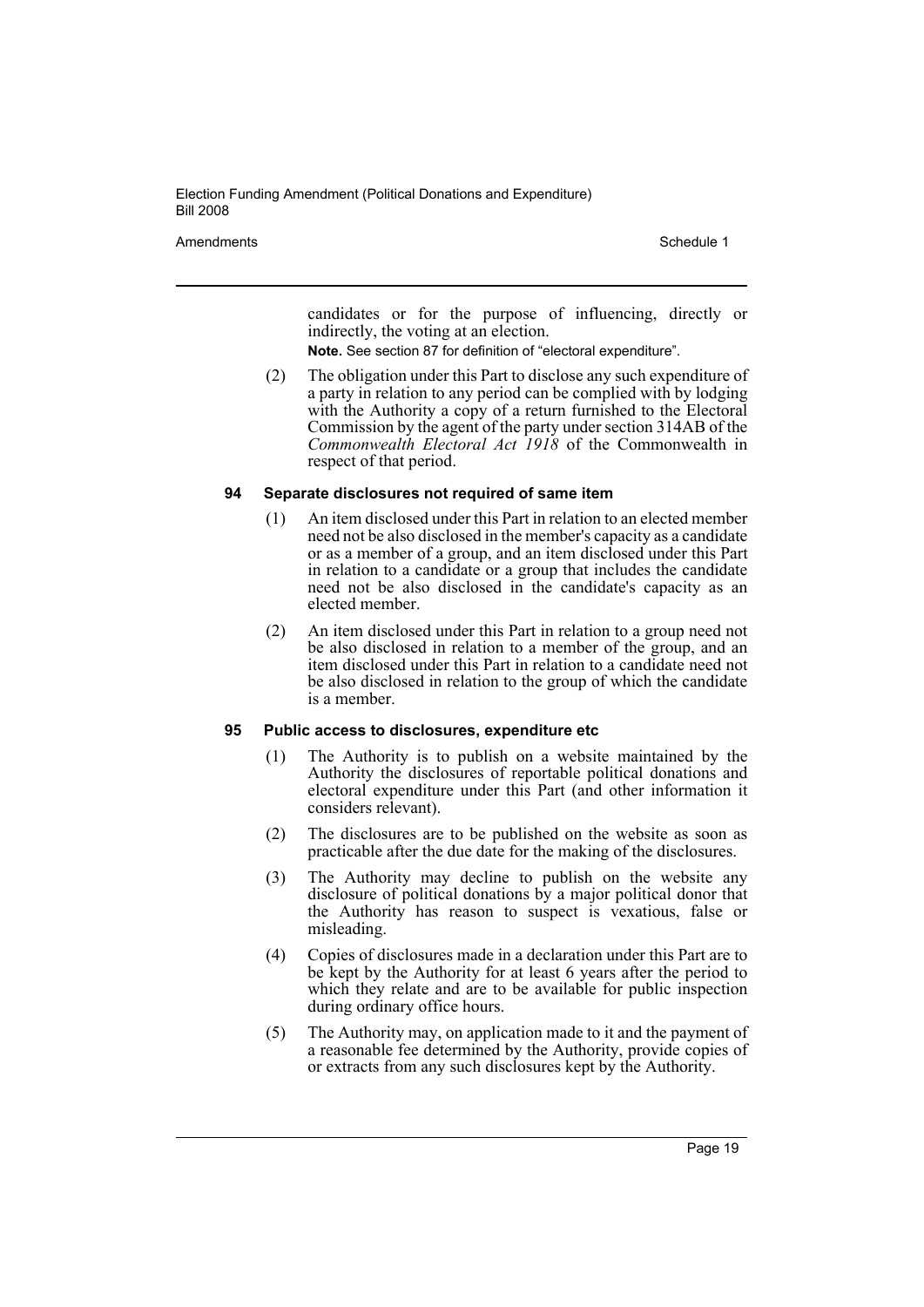Schedule 1 Amendments

# **Division 3 Management of donations and expenditure**

#### **96 Requirements in relation to expenditure of political donations to parties**

- (1) It is unlawful for political donations to a party to be used otherwise than for the objects and activities of the party, including the administration of the party and community activities.
- (2) In particular, it is unlawful for political donations to be used for the personal use of an individual acting in a private capacity.

#### **96A Requirements for political donations to, and electoral expenditure by, elected member, group or candidate**

- (1) It is unlawful for political donations to an elected member to be accepted unless:
	- (a) the member has an official agent, and
	- (b) the donations are made to that agent.
- (2) It is unlawful for political donations to a group or candidate to be accepted unless:
	- (a) the group or candidate is registered under this Act, and
	- (b) the group or candidate has an official agent, and
	- (c) the donations are made to that agent.
- (3) It is unlawful for political donations to an elected member, group or candidate to be used to incur electoral expenditure or reimburse a person for incurring electoral expenditure unless:
	- (a) the donations were paid by the official agent into a campaign account of the member, group or candidate kept in accordance with section 96B, and
	- (b) the payment for that electoral expenditure is made by that agent from that campaign account.
- (4) Subject to the regulations, a person (other than an elected member or candidate) may be appointed in writing by an official agent to accept political donations to be made to the official agent or to make payments for electoral expenditure from a campaign account by the official agent, or both.
- (5) It is unlawful for elected members, groups or candidates to make payments for electoral expenditure for their own election or re-election unless the payments are made from their campaign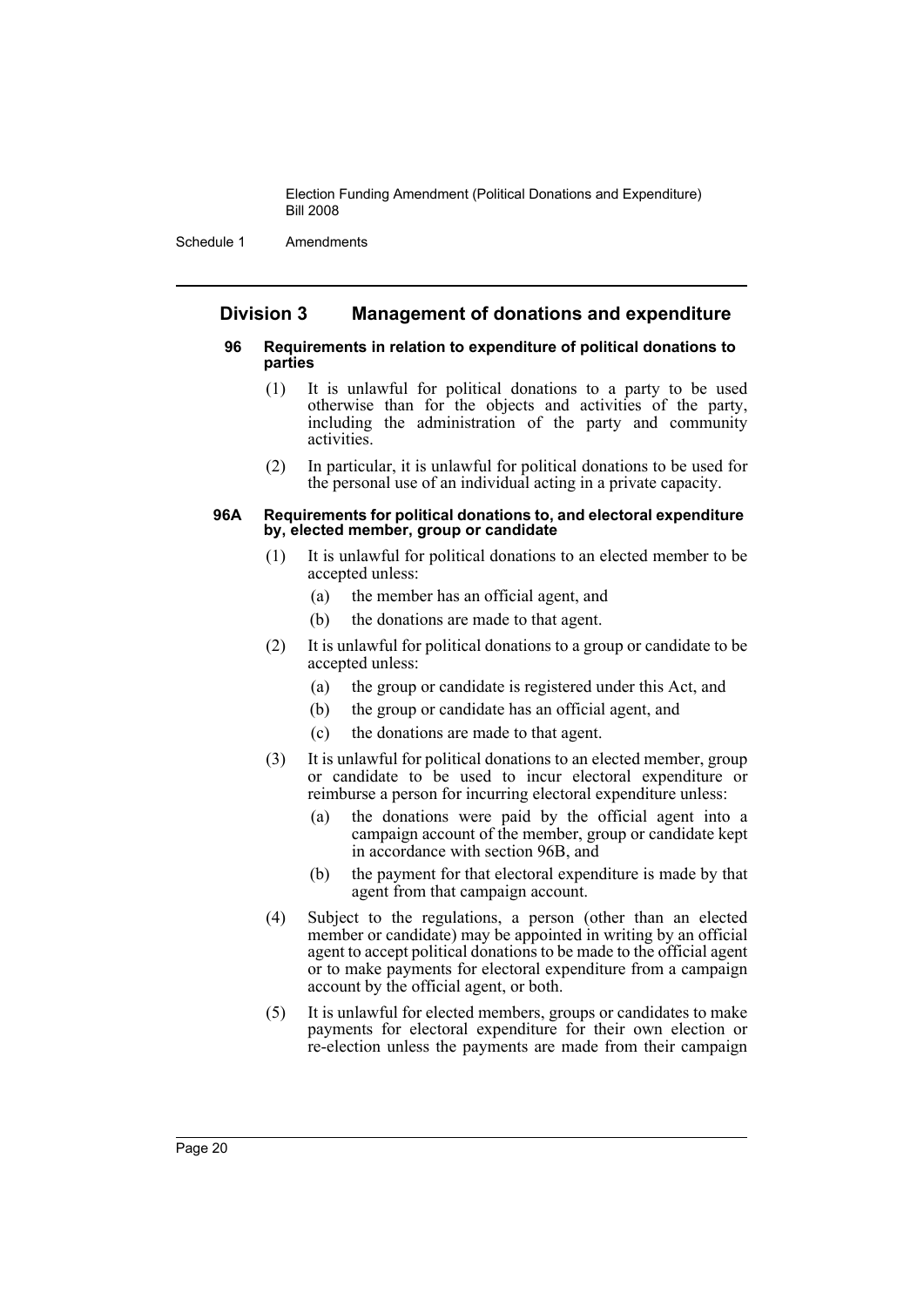Amendments **Amendments** Schedule 1

account kept in accordance with section 96B. The guidelines of the Authority may exclude minor payments from the operation of this subsection.

- (6) It is unlawful for political donations to an elected member, group or candidate to be used otherwise than:
	- (a) to incur electoral expenditure or reimburse a person for incurring electoral expenditure, or
	- (b) for any other purpose authorised by this Act. **Note.** See section 96B (5).
- (7) Despite anything to the contrary in this section, it is not unlawful for an elected member, group or candidate to accept political donations and incur electoral expenditure without a campaign account if:
	- (a) the political donations are not reportable political donations and the total amount of those donations for the election period does not exceed \$1,000, or
	- (b) the political donations are not reportable political donations and the total amount of electoral expenditure for the election period does not exceed \$1,000, or
	- (c) the regulations authorise the member, group or candidate to do so.

The election period includes the period ending 30 days after the polling day for the election and also includes the period commencing 30 days after polling day for the previous general election for the State or local government area, as the case requires.

**Note.** See also section 49 which provides for the candidate to be his or her own official agent when a campaign account is not required. Disclosure of political donations and electoral expenditure is still required even if a campaign account is not required under this subsection.

# **96B Campaign accounts of elected members, groups or candidates**

- (1) The campaign account of an elected member, group or candidate is to be a separate account with a bank, credit union, building society or other entity prescribed by the regulations.
- (2) The official agent for the time being of the elected member, group or candidate to whom the account belongs is to be authorised to operate the account, and that member, group or candidate is not to operate the account.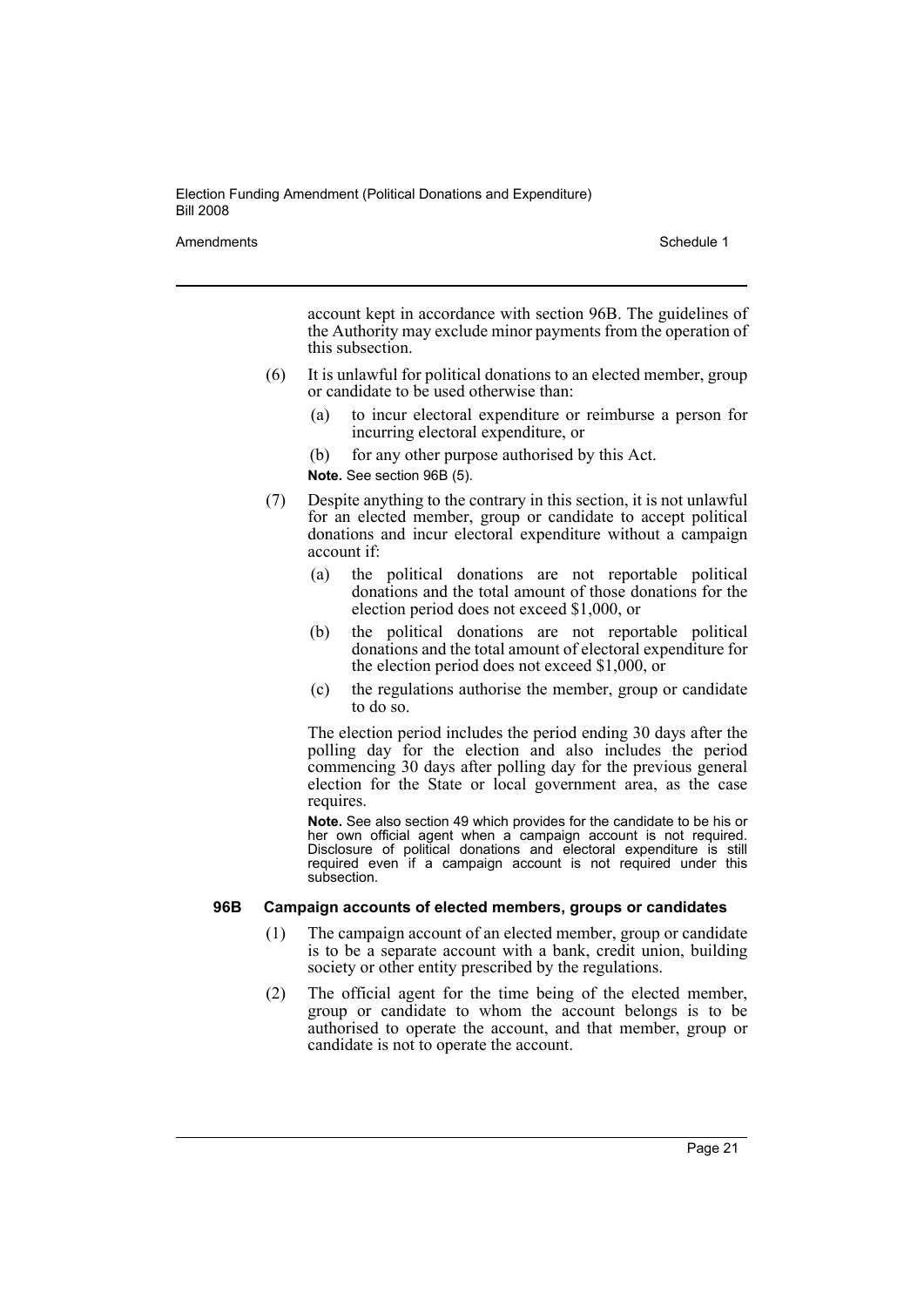Schedule 1 Amendments

- (3) A single account may be kept for a number of elected members, groups or candidates with the same official agent if the funds of (and relevant transactions relating to) each member, group or candidate are accounted for separately. This subsection has effect despite subsection (1) but subject to the regulations under subsection (7).
- (4) In addition to political donations, money may be paid into a campaign account by the elected member, group or candidate to whom the account belongs. In that case, the amount paid and the terms on which the payment was made are to be disclosed in the relevant declaration lodged under this Part for the period in which the amount was paid.

**Note.** Section 77 (2A) requires election funding payments under Part 5 for a candidate or group to be paid into the relevant campaign account.

- (5) Payments out of a campaign account may only be made:
	- (a) for the purposes of electoral expenditure incurred by or on behalf of the elected member, group or candidate to whom the account belongs, or
	- (b) with the approval of the elected member, group or candidate to whom the account belongs, for the purposes of lawful expenditure referred to in section 96 incurred by or on behalf of the party of which they are a member, or
	- (c) to reimburse the elected member, group or candidate for money paid into the account by the member, group or candidate, or
	- (d) for the purpose of the elected member, group or candidate to whom the account belongs to make political donations to elected members, groups or candidates who are members of the same party, or
	- (e) for the purposes of expenditure incurred in connection with parliamentary or council duties of the person to whom the account belongs or in connection with community activities.
- (6) Any amount remaining in a campaign account after the elected member, group or candidate to whom the account belongs ceases to be an elected member, group or candidate and no longer requires the account is to be paid:
	- (a) to any party of which any such person was a member at the time the person last became an elected member or last contested an election to become an elected member, or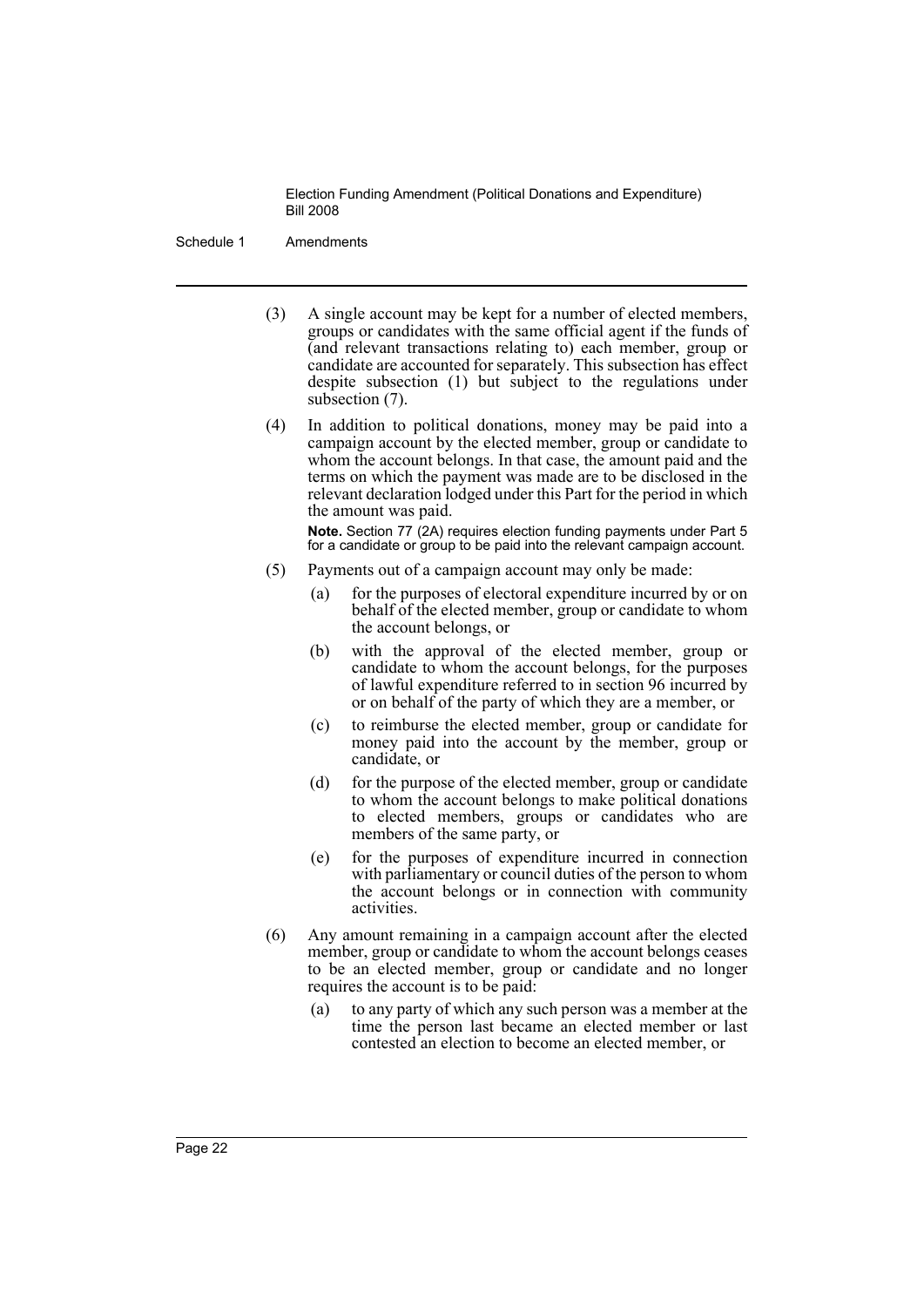Amendments **Amendments** Schedule 1

- (b) in the case of a group—to the campaign accounts (if any) belonging to the candidates who were members of the group (the amount being divided equally among the candidates), or
- (c) subject to paragraphs (a) and (b)—to a charity nominated by the person or by the Authority (if the person cannot be contacted after due inquiry).
- (7) The regulations may make provision for or with respect to campaign accounts (including the control of accounts, the keeping of joint accounts and the provision of information to and the audit of accounts by the Authority).

## **96C Person accepting reportable political donations to record details**

- (1) It is unlawful for a person to accept a reportable political donation that is required to be disclosed under this Part unless the person:
	- (a) makes a record of the details required to be disclosed under this Part in relation to the donation, and
	- (b) provides a receipt for the donation (being a receipt that includes a statement required by the regulation as to the circumstances in which the donor is obliged to disclose the donation under this Part).

**Note.** Section 96I (2) requires the above record to be kept for at least 3 years.

(2) This section does not apply to a political donation that is not a reportable political donation at the time it is made. **Note.** Political donations of less than \$1,000 may become reportable political donations if separate donations by the same person in the same financial year exceed \$1,000.

# **Division 4 Prohibition of certain political donations etc**

#### **96D Prohibition on donations from entities without ABN**

It is unlawful for a person to accept a reportable political donation that is required to be disclosed under this Part unless:

- (a) it is made by an individual, or
- (b) it is made by an entity that has an Australian Business Number (ABN).

#### **96E Prohibition on certain indirect campaign contributions**

(1) It is unlawful for a person to make any of the following indirect campaign contributions to a party, elected member, group or candidate: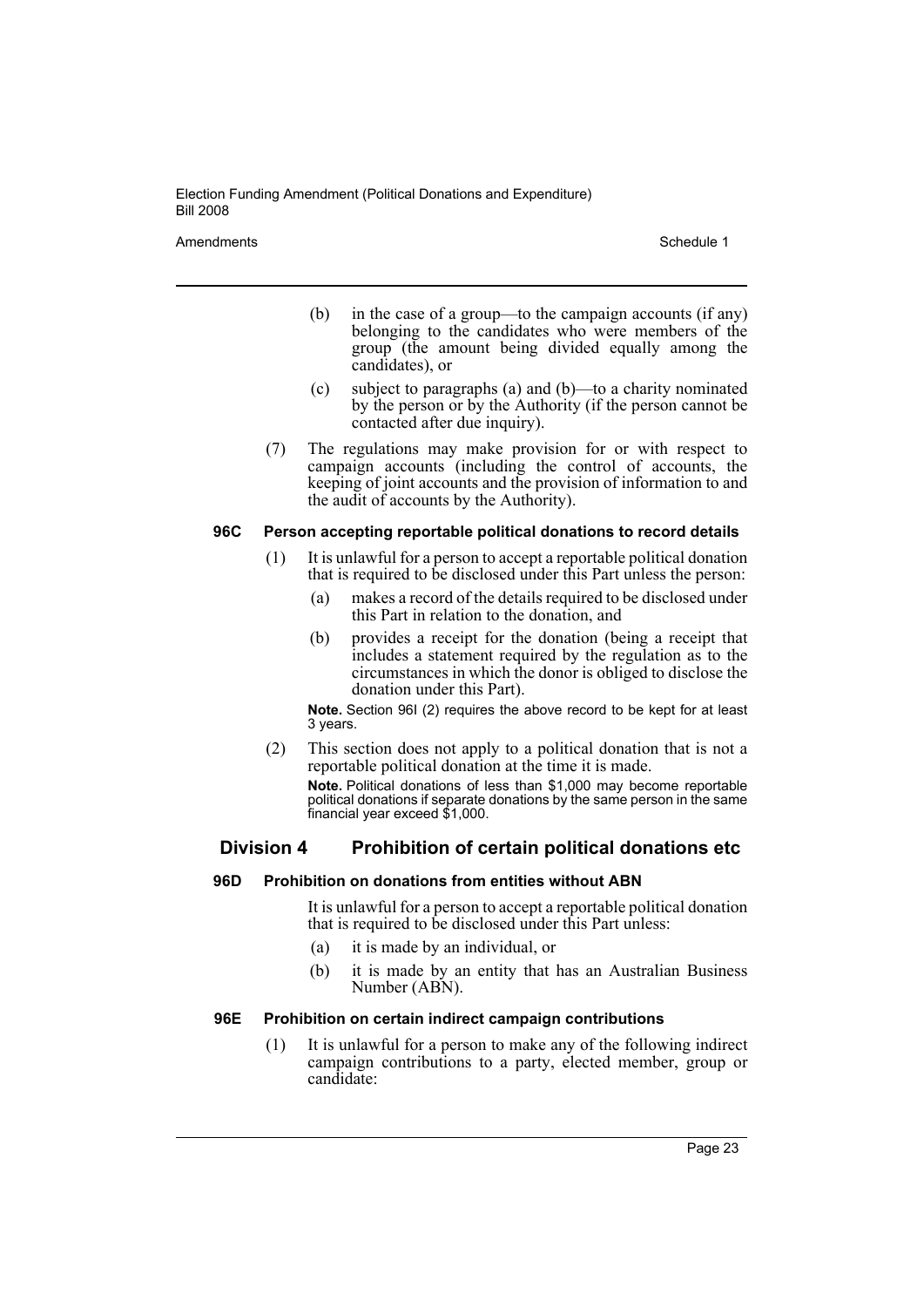Schedule 1 Amendments

- (a) the provision of office accommodation, vehicles, computers or other equipment for no consideration or inadequate consideration for use solely or substantially for election campaign purposes,
- (b) the full or part payment by a person other than the party, elected member, group or candidate of electoral expenditure for advertising or other purposes incurred or to be incurred by the party, elected member, group or candidate (or an agreement to make such a payment),
- (c) the waiving of all or any part of payment to the person by the party, elected member, group or candidate of electoral expenditure for advertising incurred or to be incurred by the party, elected member, group or candidate,
- (d) any other goods or services of a kind prohibited by the regulations.

Electoral expenditure for advertising is taken to be incurred by a party, elected member, group or candidate if the advertising is authorised by the party, elected member, group or candidate.

- (2) It is unlawful for a person to accept any such indirect campaign contribution.
- (3) However, an *indirect campaign contribution* prohibited by this section does not include:
	- (a) the provision of volunteer labour or the incidental or ancillary use of vehicles or equipment of volunteers or other things authorised by the guidelines of the Authority, or
	- (b) anything provided or done by a party for the candidates endorsed by the party in accordance with arrangements made by the party agent of the party, or
	- (c) anything provided or done whose value as a gift does not exceed \$1,000 unless the total value of all such things provided or done by the same person over the same financial year (ending 30 June) exceeds \$1,000, or
	- (d) a payment under Part 5 or 6A, or
	- (e) any other thing of a kind permitted by the regulations.

#### **96F Prohibition on receiving gifts of unknown source**

It is unlawful for a person to accept a reportable political donation that is required to be disclosed under this Part unless:

(a) the name and address of the person who made the donation are known to the person accepting the donation, and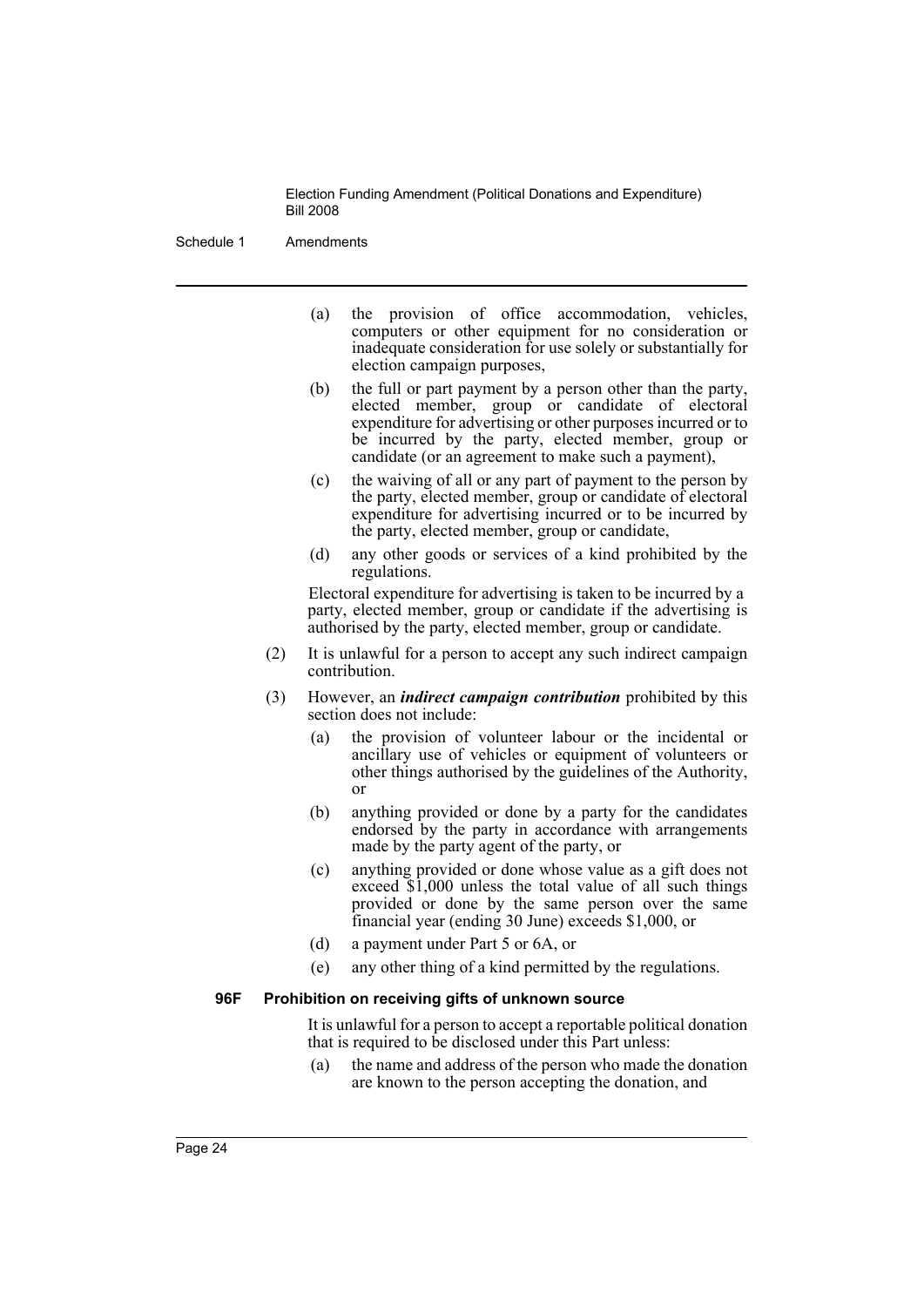Amendments **Schedule 1** and the set of the set of the set of the set of the set of the set of the set of the set of the set of the set of the set of the set of the set of the set of the set of the set of the set of the set

(b) when the donation is made, the person making the donation gives to the person accepting the donation his or her name and address, and the person accepting the donation has no grounds to believe that the name and address so given are not the true name and address of the person making the donation.

### **96G Prohibition on receiving loans unless details recorded**

- (1) It is unlawful for a person to receive a reportable loan (other than a loan from a financial institution), unless the person makes a record of the following:
	- (a) the terms and conditions of the loan,
	- (b) the name and address of the entity or other person making the loan.
- (2) A *reportable loan* is a loan that, if it had been a gift, would be a reportable political donation that is required to be disclosed under this Part.
- (3) For the purposes of this section:
	- (a) separate loans made by one entity or other person to the same party, elected member, group, candidate or person within a relevant disclosure period are to be aggregated and treated as a single loan, and
	- (b) each transaction in which credit is provided by the use of a credit card is taken to be a separate loan.
- (4) In this section:

*financial institution* means an entity whose principal business is the provision of financial services or financial products, and includes a bank, credit union, building society or other entity prescribed by the regulations.

*loan* means an advance of money, the provision of credit or any other transaction that in substance effects a loan of money.

# **Division 5 Miscellaneous**

# **96H Offences relating to disclosures**

(1) A person who is required to lodge a declaration under section 91 but who fails to do so within the time required by this Part is guilty of an offence.

Maximum penalty: 200 penalty units.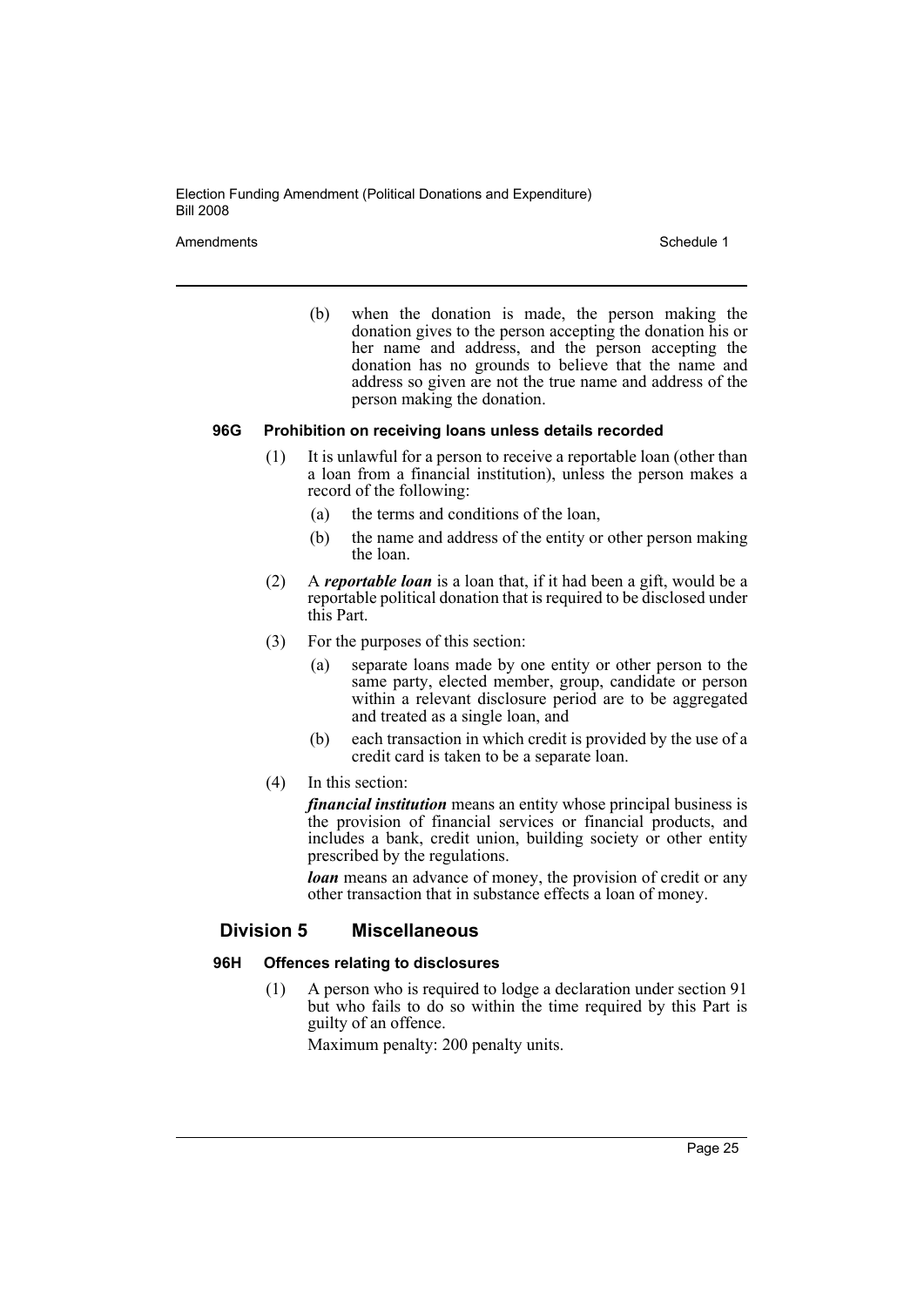Schedule 1 Amendments

- (2) A person who makes a statement:
	- (a) in a declaration or other disclosure under this Part, or
	- (b) in a request under this Part for an extension of the due date for making the disclosure,

that the person knows is false, or that the person does not reasonably believe is true, is guilty of an offence.

Maximum penalty: 200 penalty units or imprisonment for 12 months, or both.

(3) An elected member, member of a group or candidate who, in relation to a matter required to be disclosed under this Part by the official agent of the elected member, group or candidate, gives or withholds information to or from the agent knowing that it will result in the making of a false statement in a disclosure or request under this Part by the agent is guilty of an offence.

Maximum penalty: 200 penalty units.

## **96I Other offences**

- (1) A person who does any act knowing that it is unlawful under Division 3 or 4 is guilty of an offence.
- (2) A person who fails to keep for at least 3 years:
	- (a) a record made by the person under section 96C relating to a reportable political donation, or
	- (b) any other record that is required by the regulations to be kept by the person for that period,

is guilty of an offence.

Maximum penalty: In the case of a party, 200 penalty units or in any other case, 100 penalty units.

#### **96J Recovery of unlawful donations etc**

If a person accepts a political donation, loan or indirect campaign contribution that is unlawful because of this Part, an amount equal to the amount or value of the donation, loan or contribution (or double that amount if that person knew that it was unlawful) is payable by that person to the State and may be recovered by the Authority as a debt due to the State from:

- (a) in the case of a donation, loan or contribution received by a party that is a body corporate—the party, or
- (b) in the case of a donation, loan or contribution received by a party that is not a body corporate—the party agent of the party, or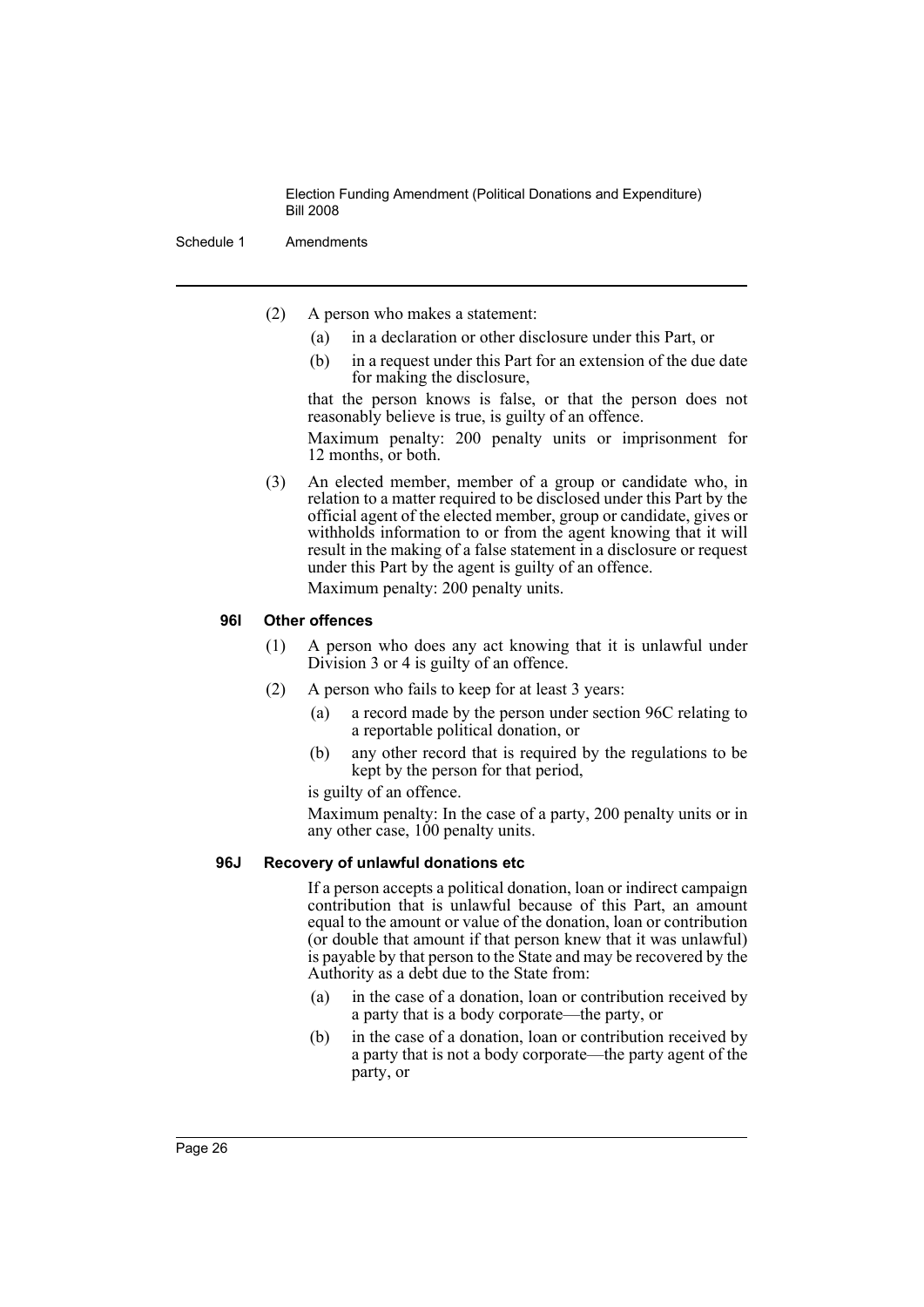Amendments **Amendments** Schedule 1

(c) in any other case—the person who received the donation, loan or contribution or the official agent of the person.

#### **96K Audit certificate**

- (1) A declaration of disclosures under this Part (other than a declaration lodged by a major political donor) is to be accompanied by a certificate of an auditor stating:
	- (a) that the auditor was given full and free access at all reasonable times to all accounts and documents of the agent responsible for lodging the declaration and of the party, elected member, group or candidate (as the case requires) relating directly or indirectly to any matter required to be disclosed under this Part, and
	- (b) that the auditor duly examined such of those accounts and documents as the auditor considered material for the purposes of giving the certificate, and
	- (c) that the auditor received all information and explanations that the auditor asked for with respect to any matter required to be set out in the declaration, subject to the qualifications (if any) specified in the certificate, and
	- (d) that the auditor has no reason to think that any statement in the declaration is not correct.
- (2) Subsection (1) does not apply to a declaration lodged in relation to a group or candidate if the regulations exempt, or the Authority waives, compliance with the audit requirement for the disclosure.
- (3) The Authority may waive compliance with the audit requirement in either of the following cases:
	- (a) where the declaration contains a statement to the effect that no political donations were received and no electoral expenditure was incurred,
	- (b) where the group or candidate to whom the declaration relates is not eligible to receive a payment under Part 5.
- (4) Such a waiver is at the discretion of the Authority, and may be made before or after the disclosure is made.
- (5) The Authority may revoke the waiver at any time. Revocation does not affect the validity of a declaration already lodged, unless the required certificate of an auditor is not forwarded to the Authority within the time specified by the Authority.
- (6) A declaration that is required by this section to be accompanied by a certificate is not duly lodged under this Part unless it is accompanied by the certificate.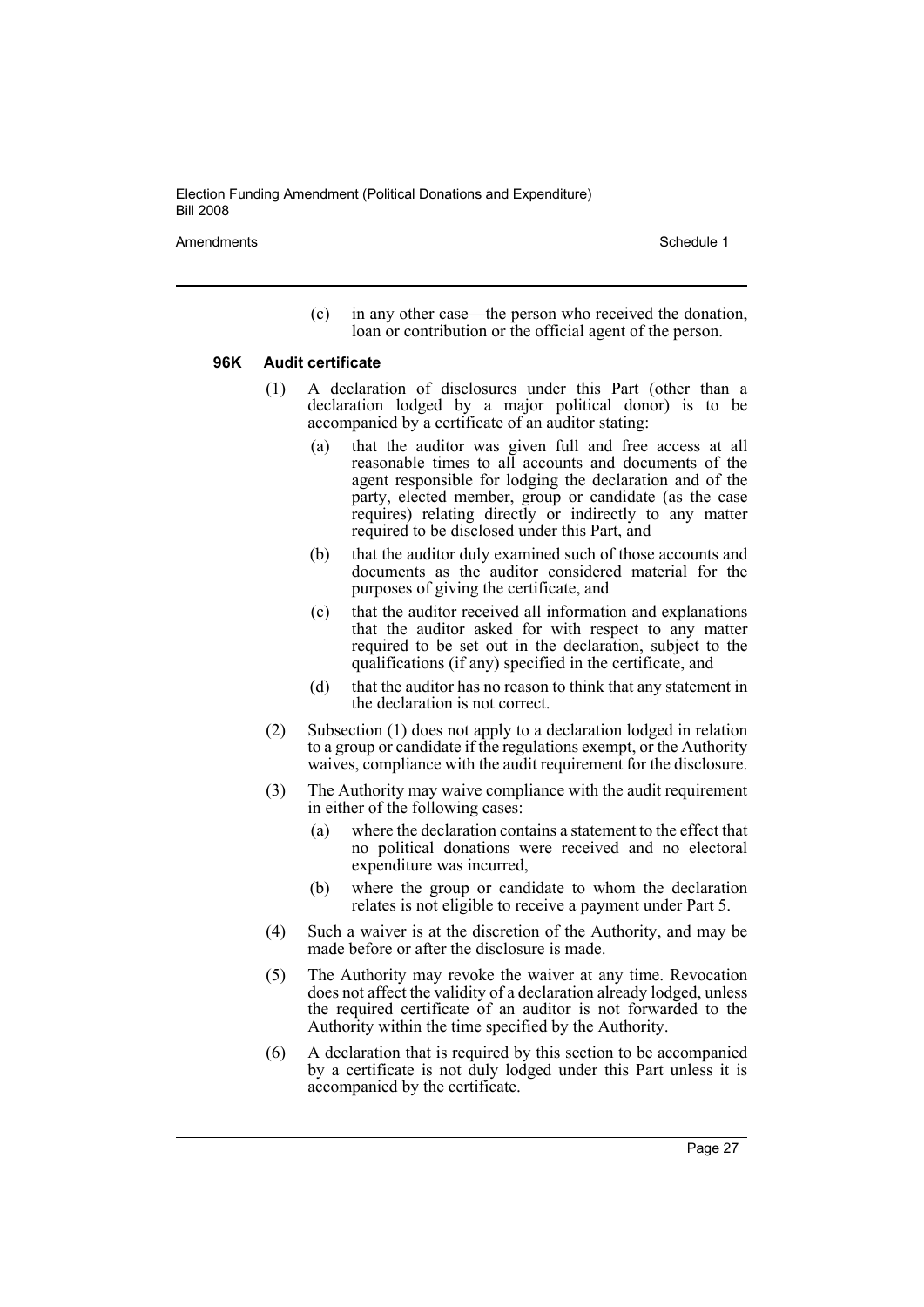Schedule 1 Amendments

#### **96L Extension of due date for making disclosures**

- (1) A person who is required to lodge a declaration of disclosures under this Part but who is unable to lodge a complete declaration by the due date may, before that date, request the Authority to extend the due date for lodging the declaration.
- (2) The Authority may, if satisfied that there is good cause to do so, extend the due date for the lodging of the declaration to a date that the Authority considers appropriate in the circumstances.
- (3) The due date for lodging a declaration cannot be extended or further extended under this section by more than 8 weeks in total.
- (4) The Authority may, as a condition of extending the due date, require the person to lodge a declaration containing disclosures that the person is in a position to make at that time.

# **96M Amendment of disclosures**

- (1) The person who lodged a declaration under this Part (or that person's successor as the agent of the party, elected member, group or candidate concerned) may amend the declaration by lodging an amended declaration with the Authority.
- (2) The obligations under section 95 (Public access to disclosures, expenditure etc) and section 96K (Audit certificate) extend to both the original and any amended declaration.
- (3) This section does not affect the liability for an offence in connection with the declaration that is amended.
- (4) In this section:

*amend* includes alter, omit, add or substitute.

*declaration* includes a disclosure made in accordance with this Part on the website of the Authority.

# **[35] Part 6A Political Education Fund, section 97AB**

Insert after section 97A:

# **97AB Application to State elections only**

- (1) This Part does not apply to or in relation to local government elections.
- (2) Accordingly, a reference in this Part to an election or general election is a reference that relates to a State election.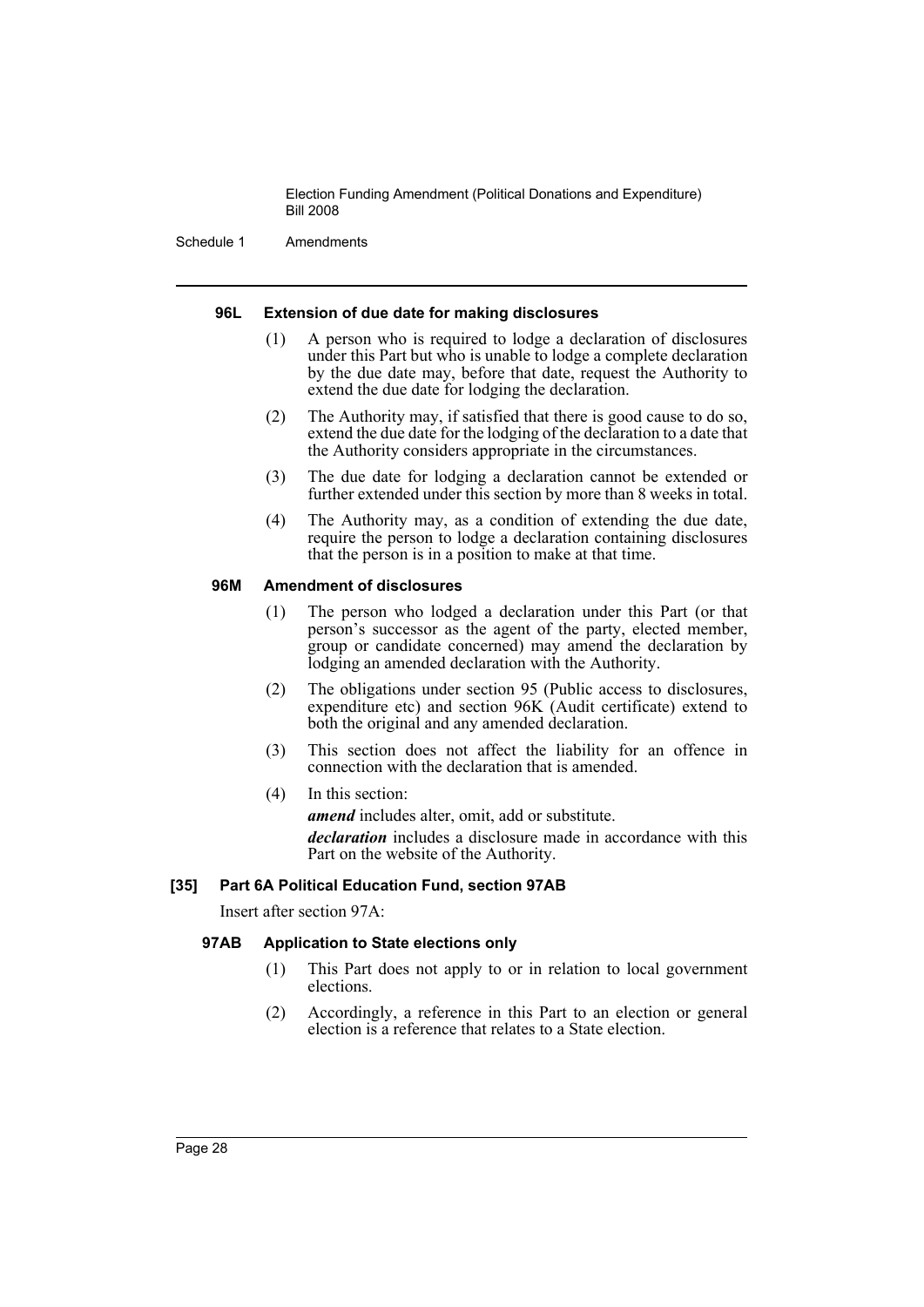Amendments **Schedule 1** and the set of the set of the set of the set of the set of the set of the set of the set of the set of the set of the set of the set of the set of the set of the set of the set of the set of the set

# **[36] Section 109 Certain persons not to be auditors**

Omit "A candidate or registered agent".

Insert instead "An elected member, a candidate, a party agent or an official agent".

### **[37] Section 110 Inspection**

Omit paragraph (b) of the definition of *inspector* in section 110 (1). Insert instead:

> (b) who is not so employed but is subject to the control and direction of the Authority in relation to any function under this section,

# **[38] Section 110 (2) (a) and (3) (a)**

Insert ", elected member" after "party" wherever occurring.

### **[39] Section 110 (6)**

Omit "section 93". Insert instead "section 96K".

# **[40] Section 110 (7)**

Omit "a person has failed to lodge a declaration as required by section 85A (Obligation of individuals to make disclosure)".

Insert instead "a major political donor has failed to make a disclosure required under Part 6".

# **[41] Section 110 (7)**

Omit "the person". Insert instead "the donor".

# **[42] Section 110 (8)**

Insert after section 110 (7):

(8) The Authority may request any person to provide it with relevant information for the purposes of compliance audits in connection with disclosures under Part 6.

#### **[43] Section 110A Power to demand information of major political donors regarding failures to disclose**

Omit "a person has failed to lodge a declaration relating to electoral expenditure as required by section 85A" from section 110A (1).

Insert instead "a major political donor has failed to make a disclosure required under Part 6".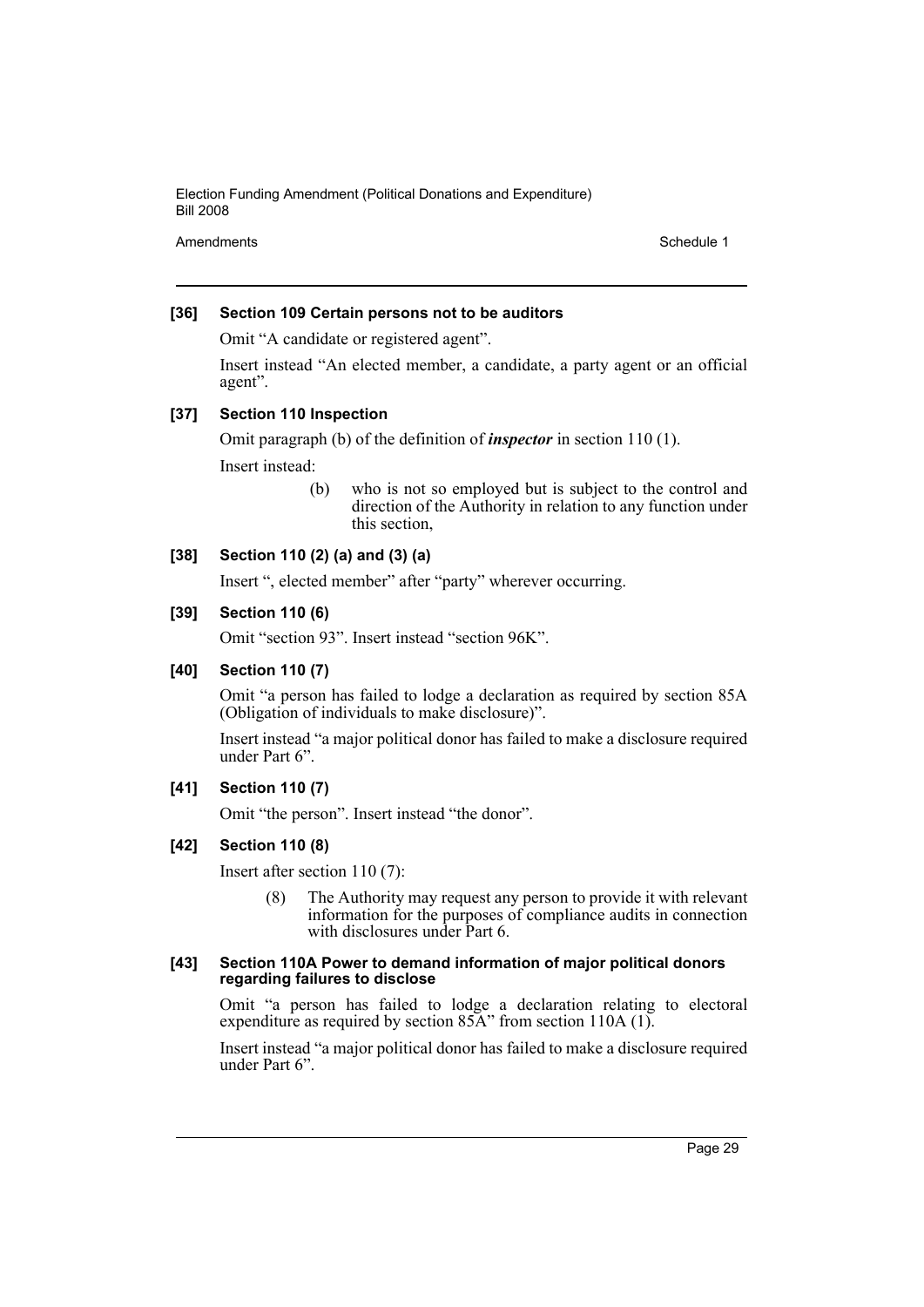Schedule 1 Amendments

# **[44] Section 110A (1) (a)**

Omit "the person". Insert instead "the donor".

# **[45] Section 117 Regulations**

Omit "political contributions" from section 117 (1) (a). Insert instead "political donations".

# **[46] Section 117 (1) (a) and (4)**

Insert ", elected members" after "parties" wherever occurring.

# **[47] Section 117 (1) (a1) and (a2)**

Insert after section 117 (1) (a):

- (a1) requiring the agents of parties, elected members, groups or candidates to obtain valuations from a valuer approved by the Authority of political donations that are not gifts of money (or enabling the Authority to obtain any such valuations), and
- (a2) compliance audits by or on behalf of the Authority in connection with disclosures under Part 6, and

# **[48] Schedule 2 Transitional provisions**

Insert before Part 1:

# **Part 1A Regulations**

#### **1A Regulations**

(1) The regulations may contain provisions of a savings or transitional nature consequent on the enactment of the following Acts:

*Election Funding Amendment (Political Donations and Expenditure) Act 2008*

- (2) Any such provision may, if the regulations so provide, take effect from the date of assent to the Act concerned or a later date.
- (3) To the extent to which any such provision takes effect from a date that is earlier than the date of its publication in the Gazette, the provision does not operate so as:
	- (a) to affect, in a manner prejudicial to any person (other than the State or an authority of the State), the rights of that person existing before the date of its publication, or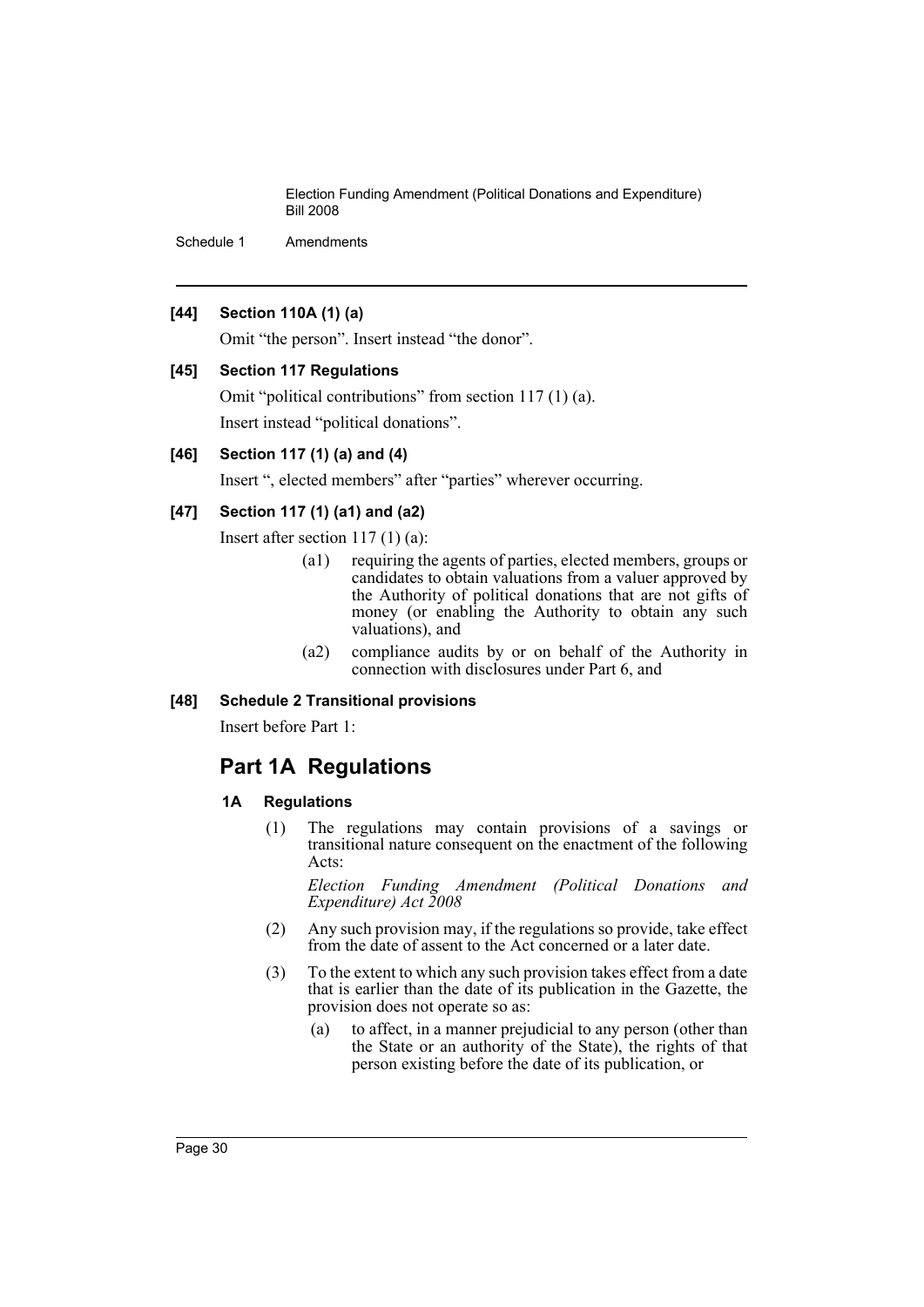Amendments **Schedule 1** and the set of the set of the set of the set of the set of the set of the set of the set of the set of the set of the set of the set of the set of the set of the set of the set of the set of the set

- (b) to impose liabilities on any person (other than the State or an authority of the State) in respect of anything done or omitted to be done before the date of its publication.
- (4) The regulations under this clause have effect despite anything to the contrary in this Schedule.

#### **[49] Schedule 2, Part 5**

Insert after Part 4:

# **Part 5 Provisions consequent on enactment of Election Funding Amendment (Political Donations and Expenditure) Act 2008**

#### **16 Definitions**

In this Part:

*amending Act* means the *Election Funding Amendment (Political Donations and Expenditure) Act 2008*.

*last disclosure date* means:

- (a) in relation to a party registered under the *Parliamentary Electorates and Elections Act 1912* and in relation to State elections—23 April 2007, or
- (b) in relation to a party registered under the *Local Government Act 1993* and in relation to local government elections—the date that is 30 days after the election date for the last ordinary council election.

#### **17 First relevant disclosure period—parties, elected members, groups or candidates**

For the purposes of Part 6 of this Act, the first relevant disclosure period in relation to:

- (a) parties, or
- (b) elected members, or
- (c) groups or candidates,

is the period commencing on the day after the last disclosure date and ending on 30 June 2008.

**Note.** The disclosures for that first relevant disclosure period are to be made, subject to the regulations, within 8 weeks after the end of that period (ie before 26 August 2008). Section 95 (2) requires the Authority to publish the declaration of disclosures for that first relevant disclosure period on the website of the Authority as soon as practicable after that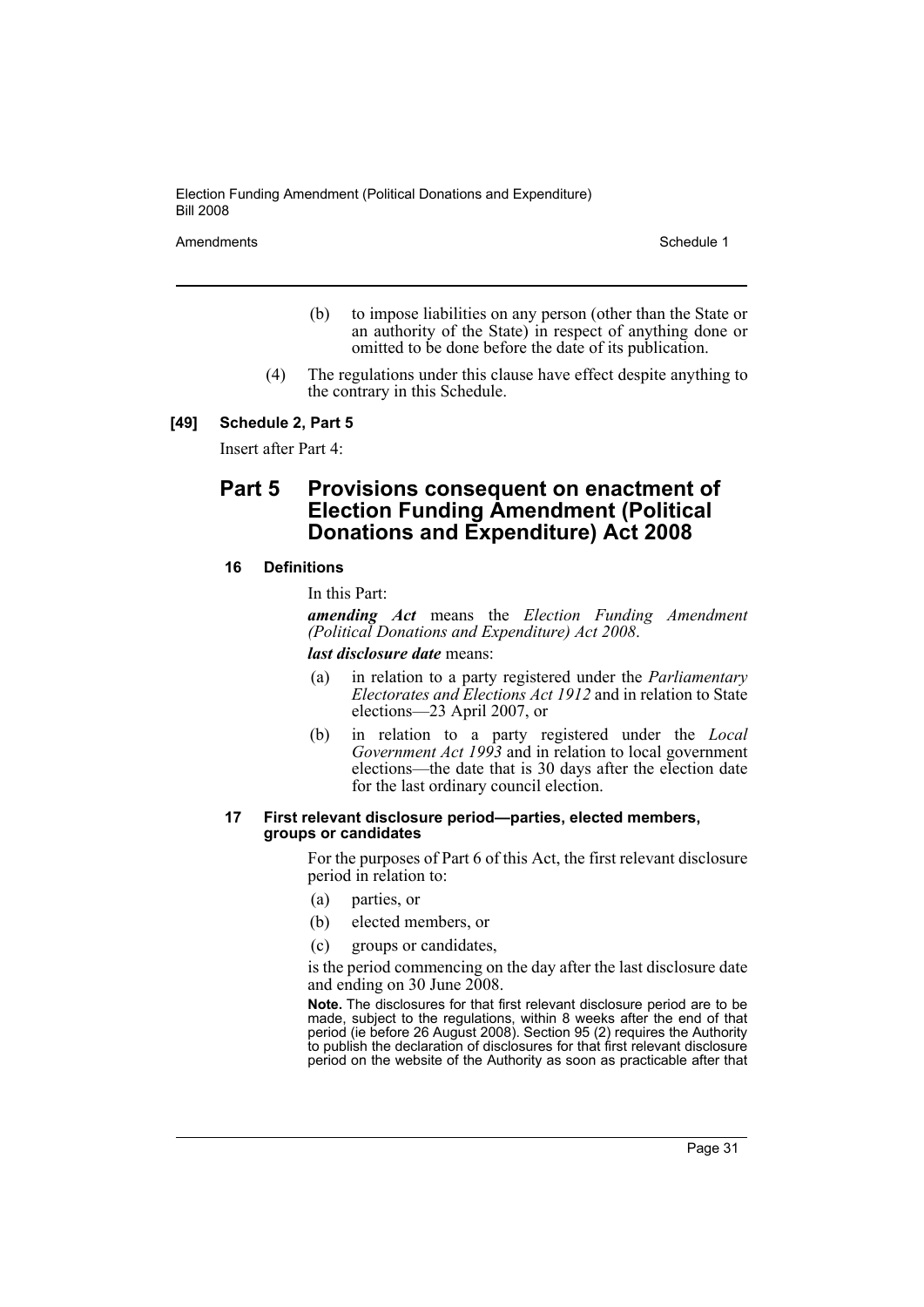#### Schedule 1 Amendments

date. Candidates required to make disclosures include persons who have accepted political donations for the 2008 local government elections even if they have not yet nominated for election or registered as a candidate (see section 84 (2)).

#### **18 First relevant disclosure period—major political donors**

For the purposes of Part 6 of this Act, the first relevant disclosure period (except where clause 17 applies) is the 6-month period ending on 31 December 2008, and including the period commencing on the day after the last disclosure date and ending at the beginning of that 6-month period.

#### **19 Date on which new requirements for receipt and management of political donations and electoral expenditure have effect**

- (1) The requirements of the following provisions do not have effect until 1 August 2008:
	- (a) section 96A (Requirements for political donations to, and electoral expenditure by, elected member, group or candidate),
	- (b) section 96B (Campaign accounts of elected members, groups or candidates),
	- (c) section 96C (Person accepting reportable political donations to record details),
	- (d) Division 4 (Prohibition of certain political donations).
- (2) After the date those provisions have effect in relation to a party, elected member, candidate or group, section 96A extends to the use of political donations made before that date to incur electoral expenditure or reimbursing a person for incurring electoral expenditure after that date.

**Note.** Subclause (2) will operate to require political donations made but not spent before the relevant date for the establishment of campaign accounts to be paid into the relevant campaign account if the money is to be spent on electoral expenditure.